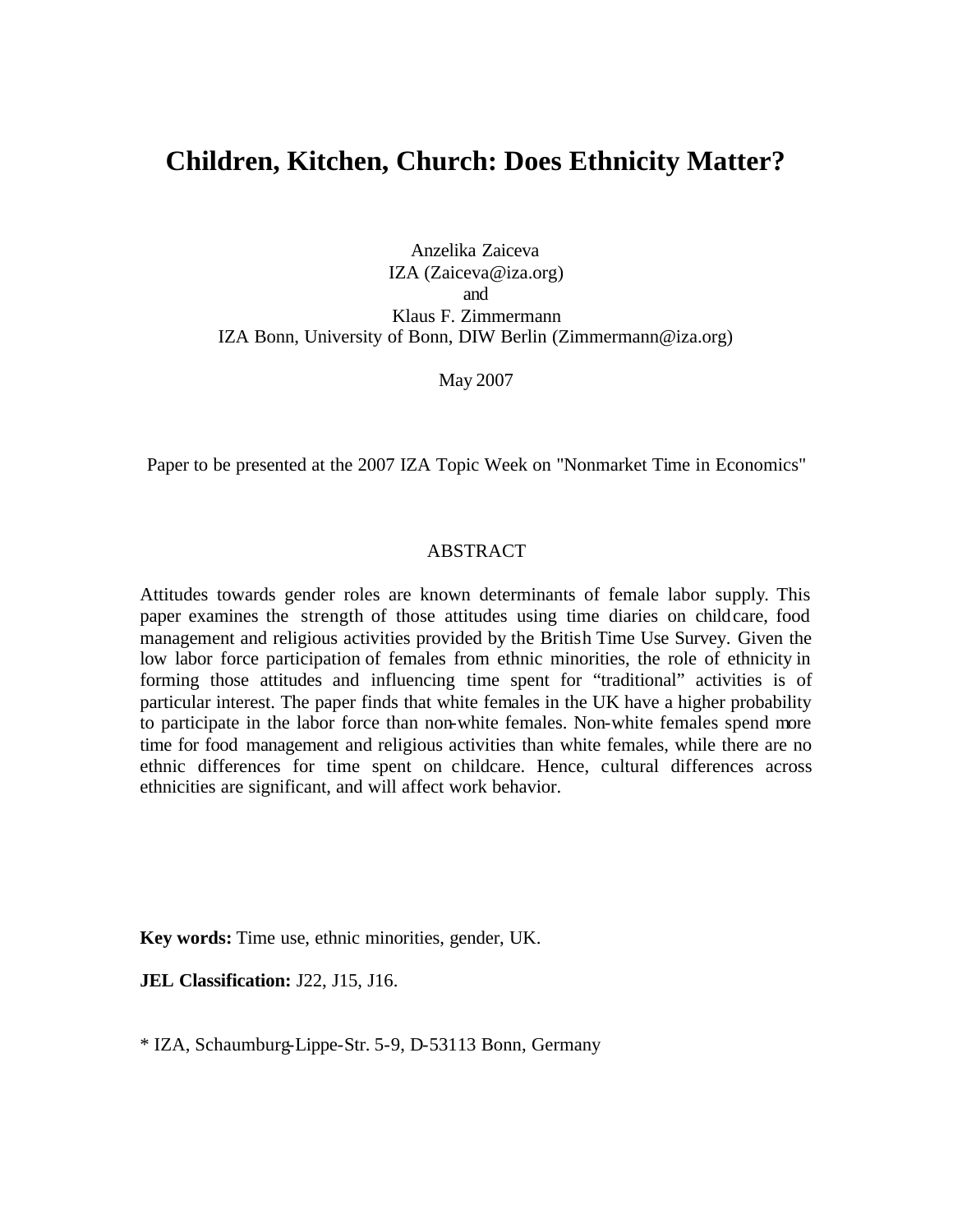#### **1. Introduction**

 $\overline{a}$ 

The labor market integration of immigrants and ethnic minorities is a major concern in the European Union. An effective integration of ethnic minority women into the labor force can be seen as an important prerequisite for reaching the Lisbon targets of full employment and sustainable growth as well as the key objectives of the European Employment Strategy. However, in stark contrast to this goal it has been documented in the literature that gender differences are often more pronounced among immigrants and ethnic minorities than among natives.<sup>1</sup>

According to the EU Labour Force Survey data, in the UK in 2005, around 10 per cent was foreign born and more than 7 per cent of the working age population was born in non-EU15 country. While white immigrants perform comparatively well or even better than the native-born whites, it is the ethnic minority immigrants who experience lower labor market outcomes than natives, such as employment probabilities, labor force participation and wages, with Pakistani and Bangladeshi being the most disadvantaged groups (Dustmann and Fabbri, 2005a). In addition, the employment rate of all ethnic minority women in general is much lower than for white natives. This disadvantage is particularly pronounced at the bottom of the husband's income distribution, and only a small part of this differential is explained by observed characteristics (Dustmann and

<sup>&</sup>lt;sup>1</sup> Empirical studies have analyzed a so-called "double disadvantage" hypothesis of being both a female and a foreign-born mainly for non-European countries (see, among others, De Jong and Madamba, 2001, Raijman and Semyonov, 1997, Haberfeld, 1993, Boyd, 1984). In addition, a large strand of literature focuses on assimilation of immigrants, including females (see, for example, Amuedo-Dorantes and De la Rica, 2006 for Spain, Blau and Kahn, 2005 for the US, Antecol et al., 2003 for the US, Canada and Australia), differences in employment probabilities among natives and ethnic minority females (Constant et al., 2006 for Germany) or differences in hours supplied (Bevelander and Groeneveld, 2007 for the Netherlands). Finally, Adsera and Chiswick (2007, forthcoming) analyze labor market performance of immigrants by gender in the fifteen EU countries. They find a significant negative effect of immigrant status on earnings upon arrival and that gender differences are more important among non-EU born migrants.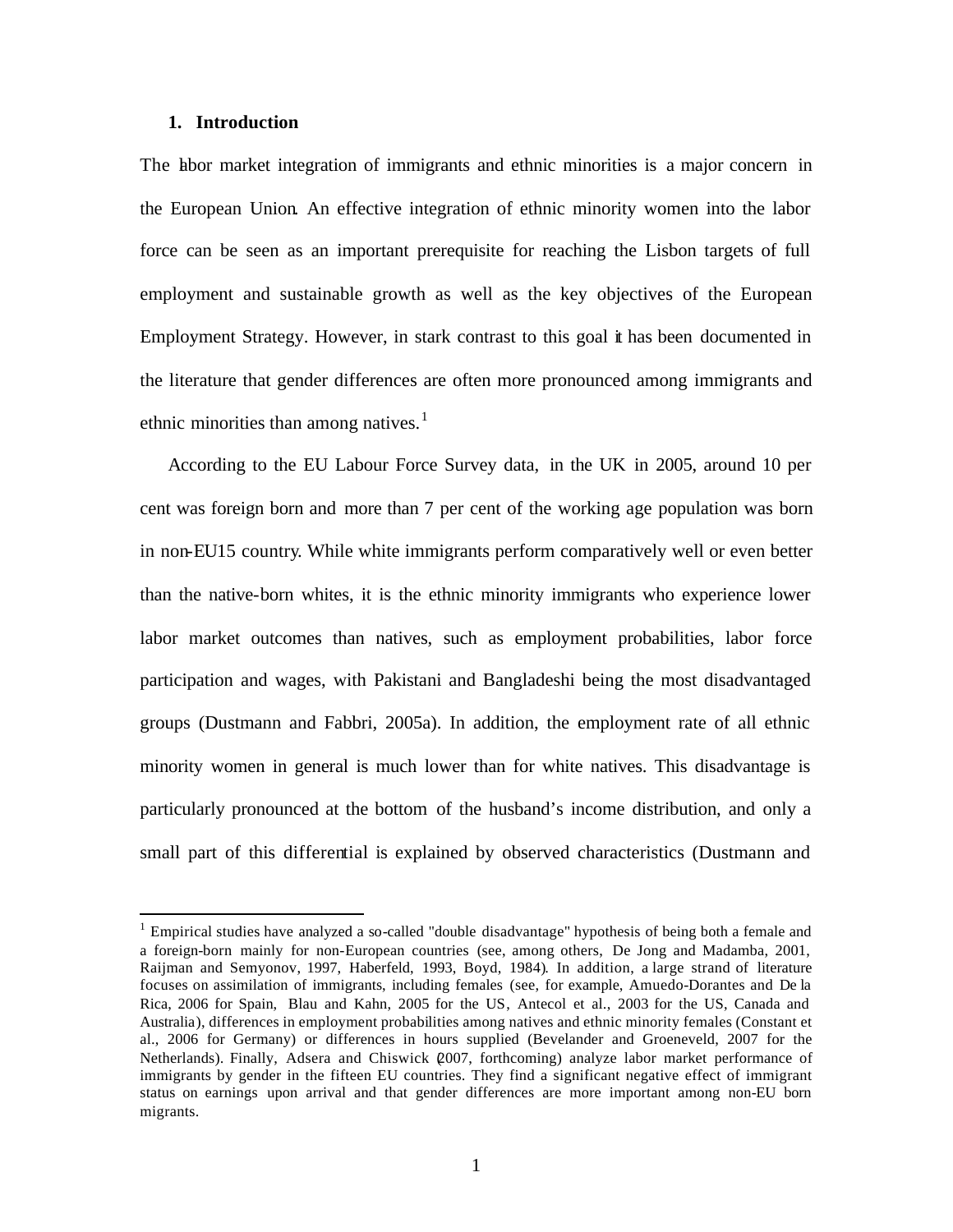Fabbri, 2005b). One of the main reasons of this relative disadvantage suggested, but not further examined by the authors, is culture and religion.

Only few authors have actually investigated the effects of culture on work behavior. Reimers (1985) has first shown that the differences in labor force participation (LFP) between white and black women in the US are attributable to the "cultural effects" or the parameters of the labor supply function. However, until recently, not much attention was paid to such a "cultural" explanation in the economic literature. Antecol (2000) has studied the effect of labor force participation in the country of origin on the labor force participation gap of male and female first and second generation immigrants in the US and found that "culture" of the country of origin matters. Fernández and Fogli (2007) have argued that it is important to separate the effects of culture from the effects of different institutional and economic environments that immigrants face in the host country. To deal with this problem, they have focused on second-generation immigrant women in the US and used past values of female LFP in the country of ancestry as cultural proxies. They find that culture *per se* matters in explaining both labor supply and fertility behavior of these females. In addition, Fernández (2007) has shown that attitudes towards women's work in their country of ancestry as another cultural proxy also explain their labor supply behavior in the US, with women from countries of ancestry with more "traditional" attitudes working less.

A related literature has found that culture and beliefs influence females' labor supply in general, and more "traditional" attitudes towards gender roles indeed contribute to the explanation of the females' lower labor market outcomes (Vella, 1994, Farré, 2006). In addition, several studies have confirmed the intergenerational transmission of cultural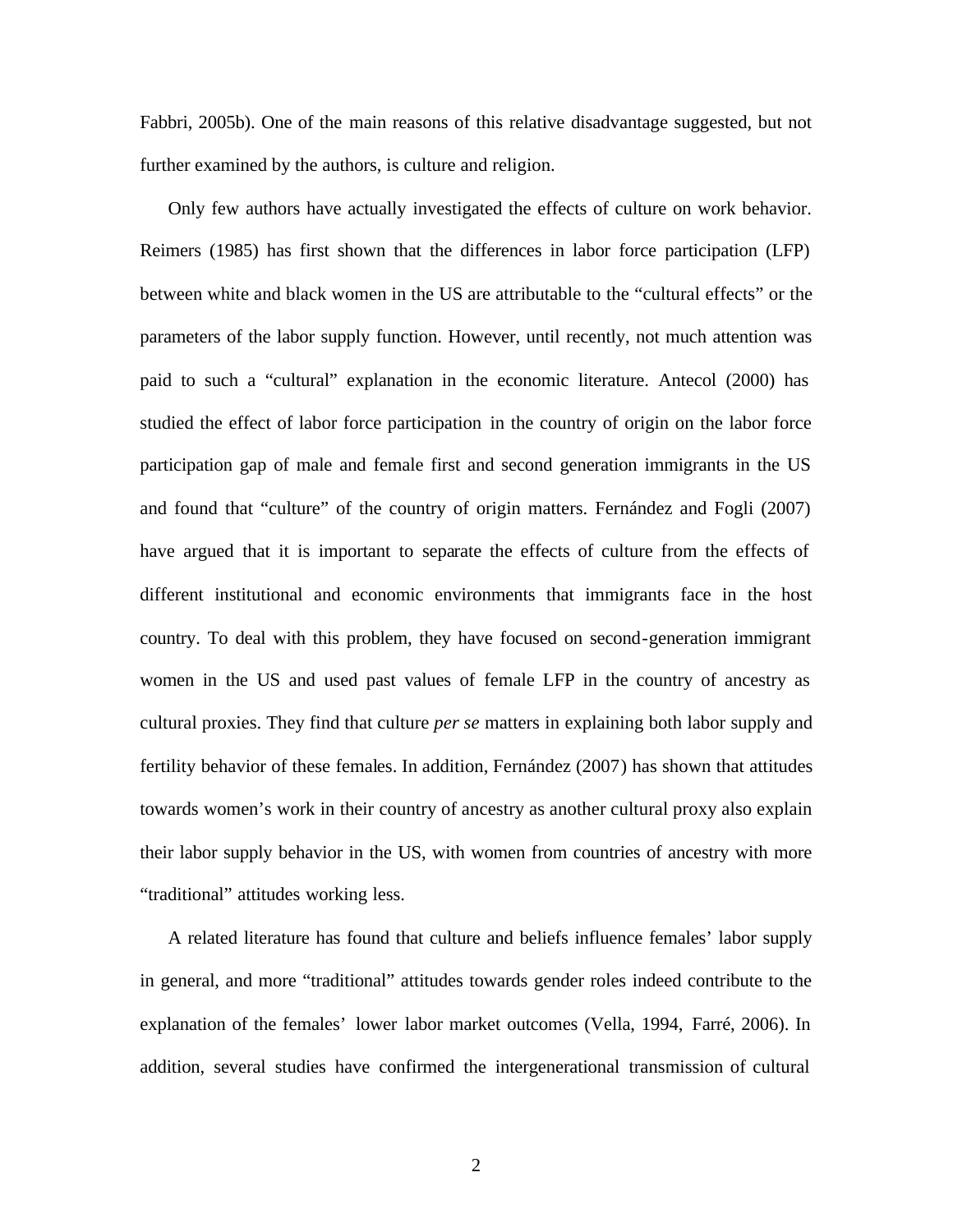attitudes and beliefs from mothers to their children and children in law and their effect on labor market outcomes of children (Fernández, Fogli and Olivetti, 2004, Farré and Vella, 2007). Finally, Burda, Hamermesh and Weil (2007) have found that female *total* work, defined as the sum of time spent both in market work and household production, is relatively greater than men's in the countries with more "traditional" attitudes.

Such "traditional" attitudes presume women's primary role as taking care of children and housework, and can be formulated as the  $3K$  model, a name that originated in  $19<sup>th</sup>$ century Germany and includes *"Kinder, Küche, Kirche"*, that is "Children, Kitchen, Church". It is also likely that such "traditional" attitudes are more common among ethnic minorities than among natives in many Western societies.

This paper examines the relation between ethnicity and time spent for "traditional" activities using the rich time use dataset for the UK. We hypothesize that if labor force participation of ethnic minority women is indeed lower than that of native women, they would engage more in household production and "traditional" activities, such as childcare, food preparation and religious activities. It is important to understand how these women spend their non-market time, and this paper provides the first attempt to shed some light on this issue. We test this hypothesis using the UK 2000 Time Use Survey, in which it is possible to distinguish the exact amount of minutes spent per day on each of these activities.

The rest of the paper is organized as follows. Section 2 describes the data and presents descriptive statistics. Estimation results are discussed in section 3, and section 4 provides a robustness analysis. Section 5 concludes.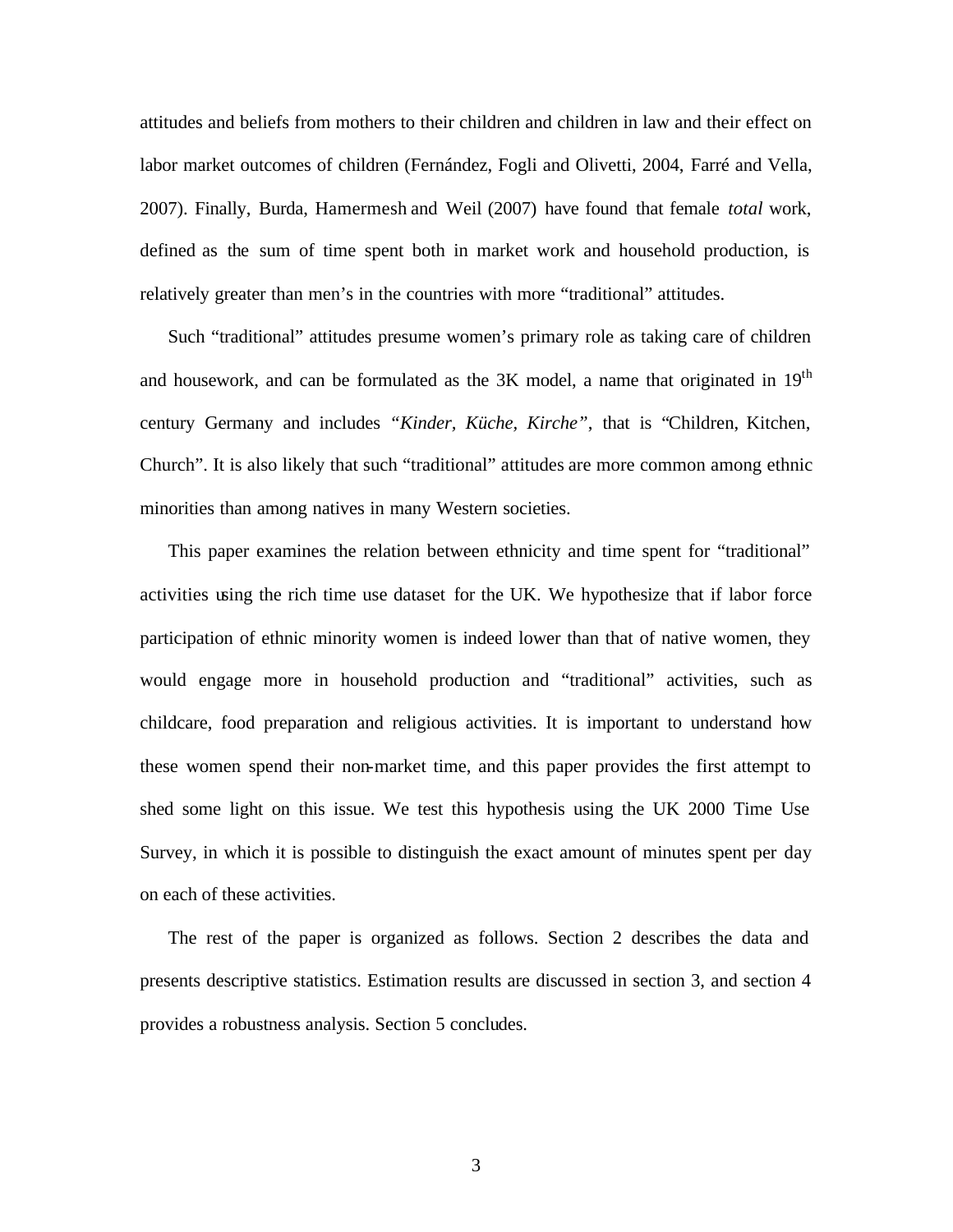### **2. Data**

 $\overline{a}$ 

The data set used in this paper is based on the 2000 UK Time Use Survey (UKTUS). This detailed household survey was conducted in 2000-2001 and measures the amount of time spent by the UK population on various activities with around 250 activity codes. The survey was designed to achieve a representative sample of the population of households and individuals in the UK.

Time diaries were collected for individuals older than 8, and contained information about the nature of activities, the location of each activity, and who else was present during each activity for every 10-minute interval during two days: one weekday and one weekend day. Thus, multiple diaries per respondent were collected (one for weekday and one for weekend day), as well as diarie s for both partners in the household. Overall, the UKTUS has 20,981 time diaries from 11,664 people in 6,414 households.

Together with a rich set of demographic and socio-economic variables, the survey contains information on respondent's ethnicity (white, black-Caribbean, black African, Indian, Pakistani, Bangladeshi, Chinese, other). However, due to the small number of observations, we are unable to analyze individual ethnic groups and consider only two major groups, whites and non-whites.<sup>2</sup>

For our analysis, we construct a general sample of adults with time diary information. We keep only adults' diaries, and exclude individuals who are younger than 18 and older than 65 years old, as well as pensioners, full-time students, long-term sick and disabled persons and those for whom the data on the key variables are missing. In some

 $2$  We do acknowledge, however, that the effect may be different for different ethnic minorities in the UK, since there exist important differences in labor market outcomes between them (see, for example, Dustmann and Fabbri, 2005a). Having said that, we follow, for example, Dustmann and Fabbri (2005b) and pool non-white ethnic minorities into one group.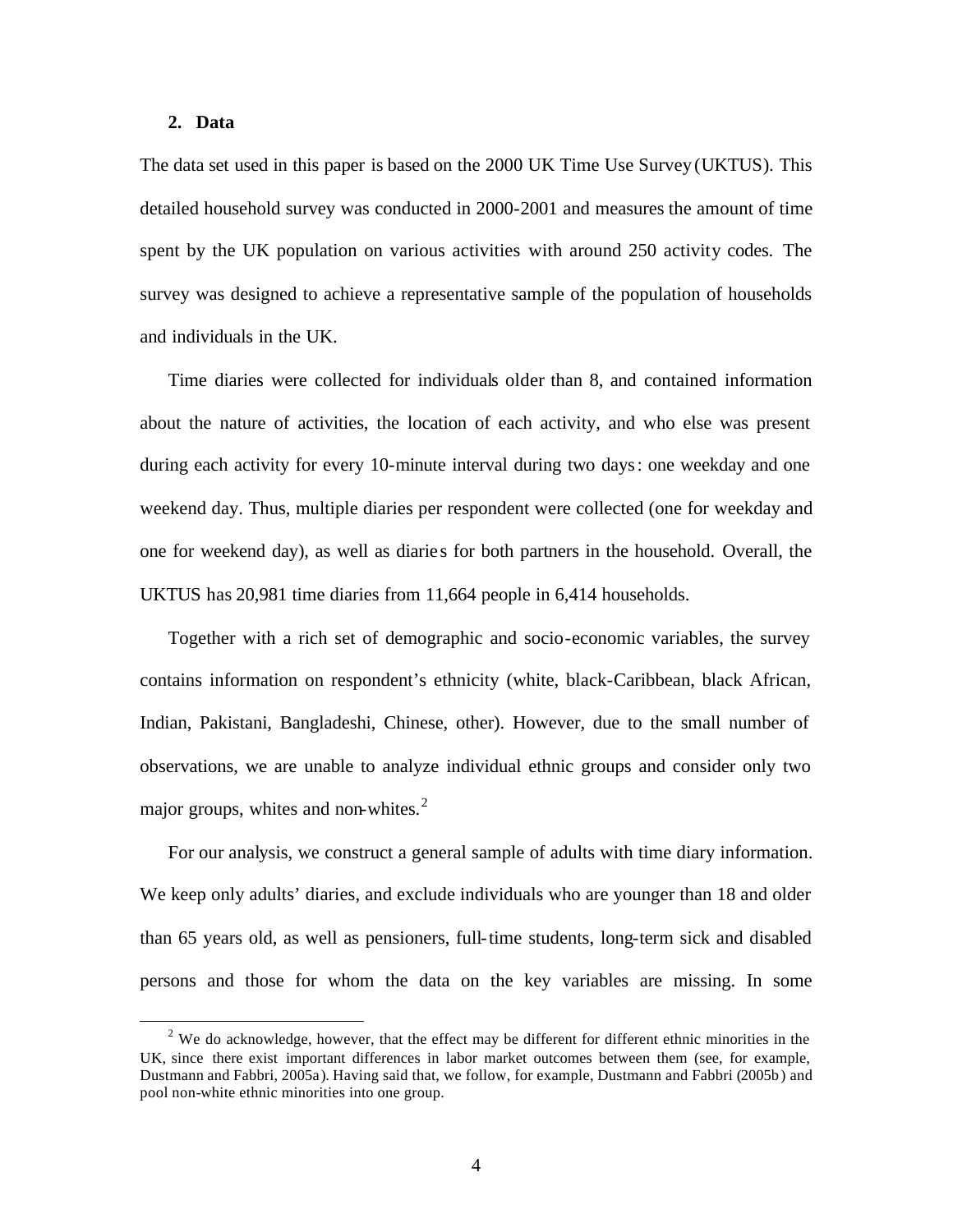specifications, we restrict our sample to married or cohabiting individuals with children under the age of 15.

Our main outcomes of interest are the following three uses of time: time spent for religious activities, food management and childcare. The set of control variables includes age, education dummies, employment, marital status, household income dummies, household size, and presence of children less than 15 years old in the household. In the equation for childcare, instead of the last two variables we include detailed controls for the number of children aged  $0.2$ ,  $3.4$ ,  $5.9$ ,  $10.15$  years old (reference:  $16-18$  years old) and number of adults.

We expect that being employed has a negative correlation with all three uses of time. The larger the number of small children and the smaller the number of grown up children and adults in the household the more time is expected to be spent for childcare activities, in particular for women.<sup>3</sup> We also expect that the correlation between age and the time spent on religious activities and food management is positive. While it is difficult to say *a priori* what the relation between the household size and presence of children and time spent on religious activities should be, we expect the later to be positive for food management activities.

Means and standard deviations for the time use outcomes and the full set of explanatory variables both for the final sample of all individuals and for the subsample of married or cohabiting persons with children are reported by gender in Table 1a. Note that outcome variables include zeros. Non-white ethnic minorities constitute 3 per cent of males and 4 per cent of females in the sample of all individuals, and 5 per cent in the

 $\overline{a}$ 

 $3$  Note that both fertility and labor supply decisions are endogenous and one could model selectivity into the labour force participation or fertility. Estimating such structural model, however, is beyond the scope of this paper.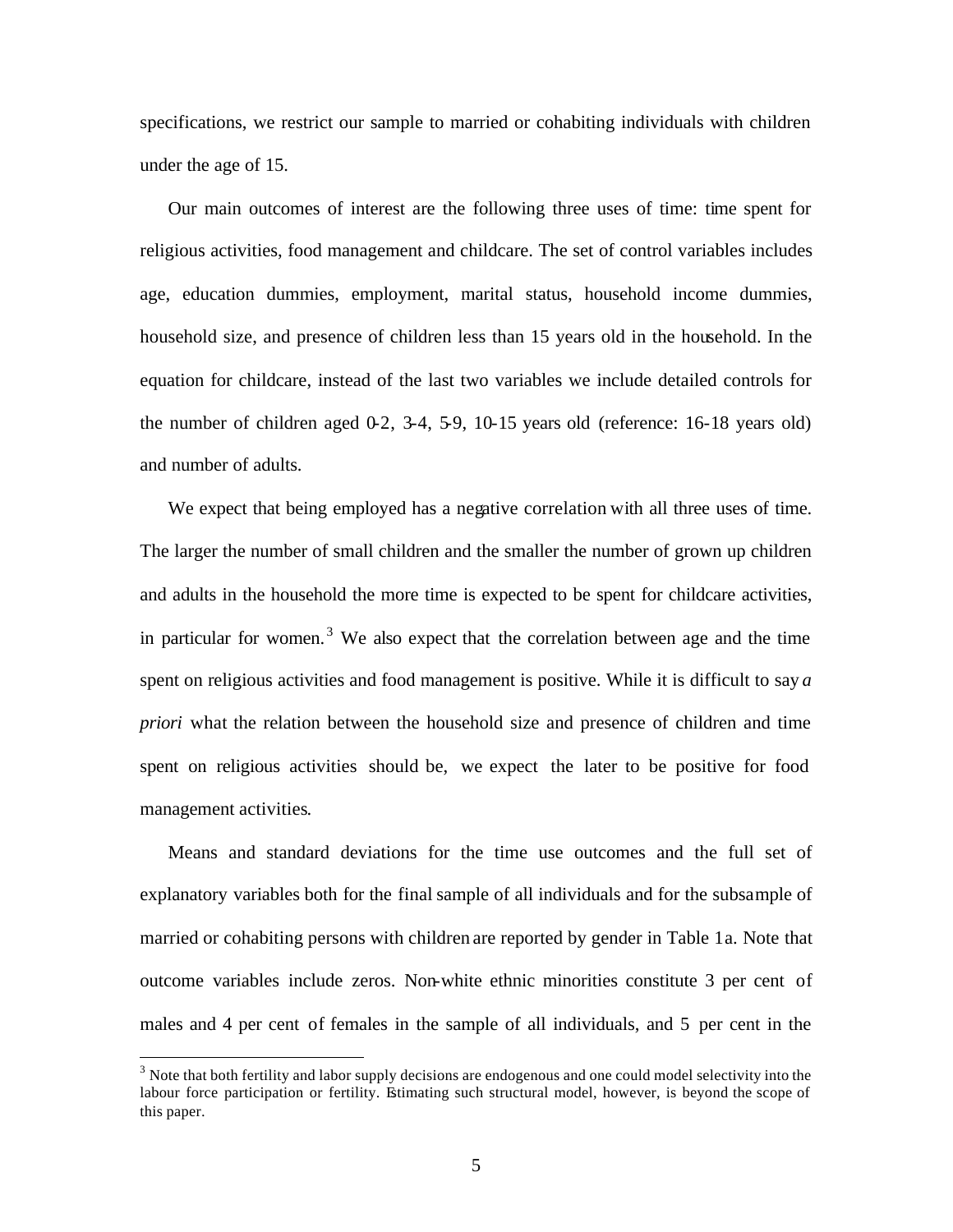subsamples of married or cohabiting males and females with children.<sup>4</sup> Table 1b reports three uses of time by ethnicity and gender for a weekday and for a weekend day. It shows several interesting facts. First, non-white females spend on ave rage more time than white females on all three activities, while non-white males spend less time than white males on food management. Second, the largest differences between ethnicities are in time spent for religious activities with non-whites of both sexes spending more time than whites, and the difference is the largest between white and non-white females. Third, there exist gender differences within each ethnicity: on average, women spend more time on each activity than men (with the exception of religious activities for whites on a weekend). Finally, differences between a weekday and a weekend are not very large.

### **3. Estimation Results**

 $\overline{a}$ 

Before examining the relation between ethnicity and three non-market uses of time, it is useful to understand the role of ethnicity in the labor market. Therefore, we first estimate the effect of ethnicity on the probability to participate in the labor force by gender. We include standard controls, such as age, number of children 0-2, 3-4, 5-9, 10-15 years old, number of adults in the household, education dummies, dummies for gross household income, partner's age and education and region fixed effects. Probit marginal effects (reported in Table 2) indicate that white females are 22 percentage points more likely to participate in the labor force than non-white females (the effect is 23 percentage points for married or cohabiting with children), while the correlation is insignificant for males. This effect is consistent with the existing literature (see, for example, Dustmann and Fabbri, 2005b) and indicates that ethnic minority females tend to spend more of their

 $4$  These numbers are roughly consistent both with figures from the LFS and other studies for the UK.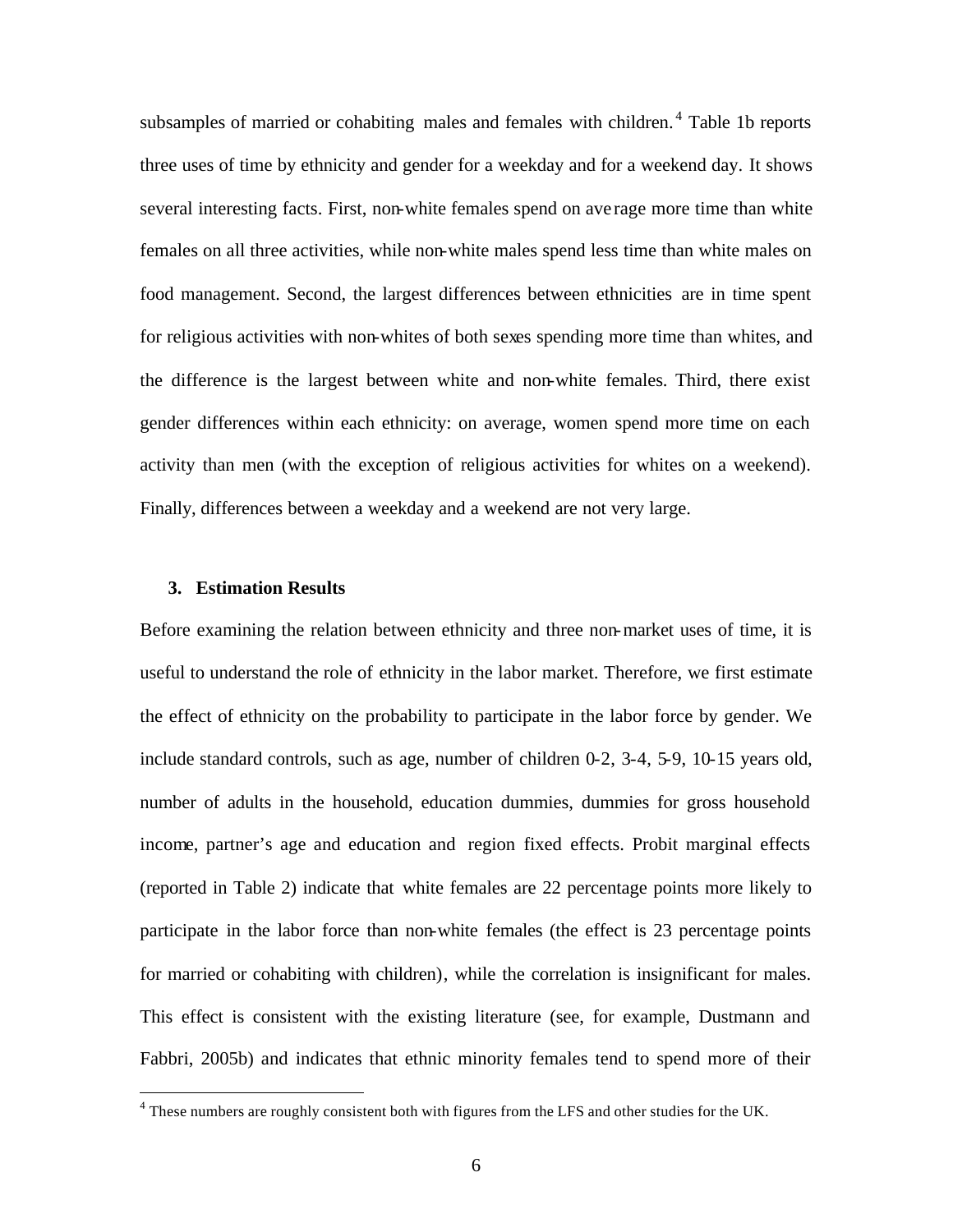time outside the labor market. Since culture and "traditional" attitudes matter, in what follows we study the intensity of these "traditional" attitudes using time diaries.

 In order to consistently estimate the effect of ethnicity on the amount of time spent for different activities, we need to take into account two facts. First, as a results of an optimization problem many individuals decide not to participate in a certain activity, thus producing a corner solution. Having a cluster of observations at zero suggests estimating a standard censored Tobit model. The second complication concerns estimating standard errors, which must be adjusted for clustering of individuals within households. We employ a bootstrapping procedure that accounts for clustering to estimate them. Finally, note that the coefficients in the Tobit model cannot be interpreted easily. In order to obtain a standardized interpretation of the results, we also estimate marginal effects. In what follows we will first discuss the results for each type of activity separately and then compare marginal effects across the three activities.

Table 3 reports coefficients from the Tobit model for the amount of time spent for religious activities by gender and marital status in a weekday and a weekend day. The results are reported both for all individuals in the sample and only for those married or cohabiting with children. Further, we also report the effect of ethnic ity for working and non-working females in Table 4.

The main result from Table 3 is that the association between ethnicity and time spent for religious activity is negative and highly significant across all model specifications. It suggests that white men and women in the UK spent significantly fewer minutes for religious activities than non-white both on weekdays and weekends. Another interesting fact from this table is that only few explanatory variables are significant. Household size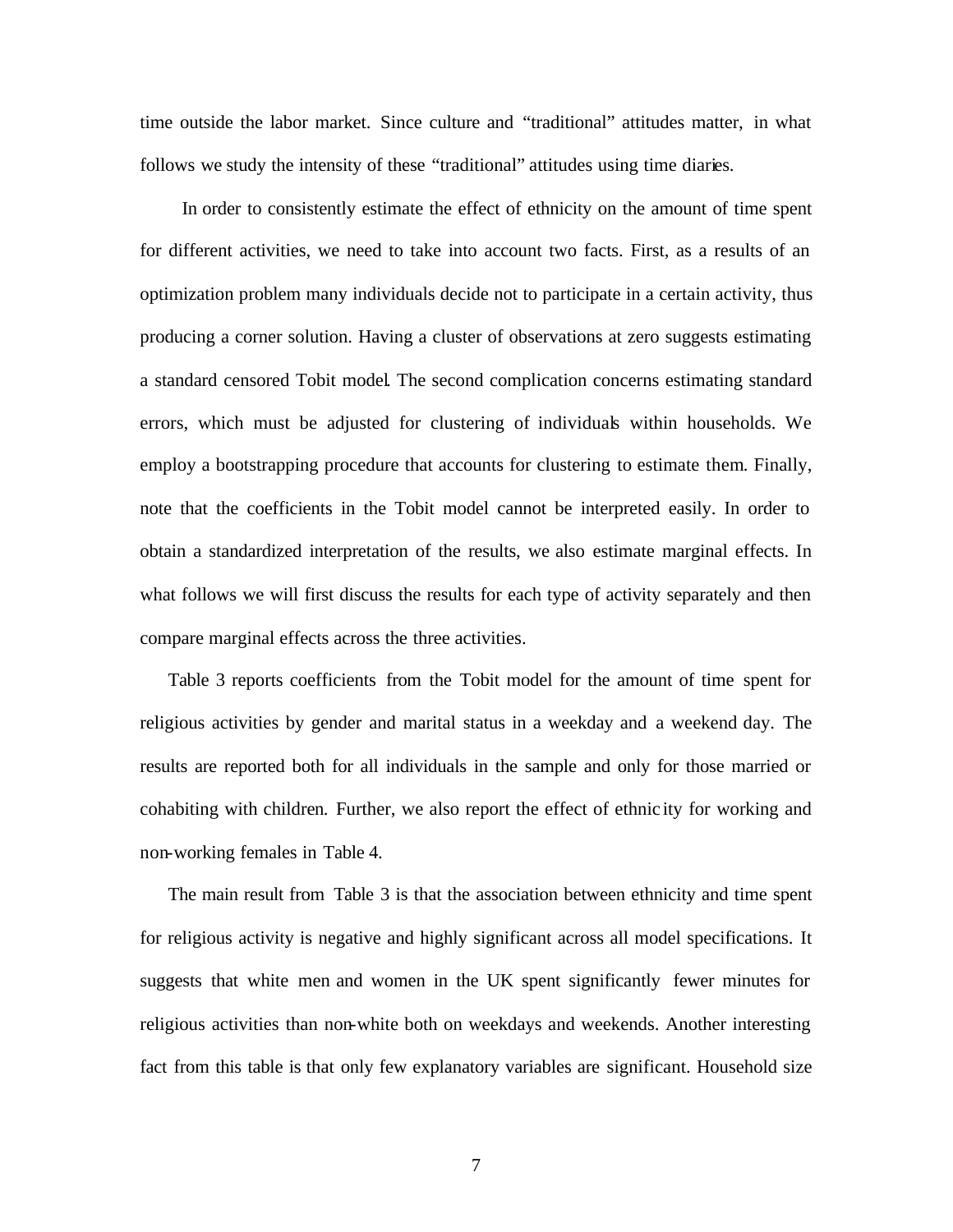is significant only for the subsample of married men with children in a weekend day, and for all (i.e. single) women in a weekday. Having low household income is correlated positively with the time used for religious activities for the subsample of all men in a weekday, and negatively for the subsample of married women with children in a weekday. Having a higher educational degree as compared to having no qualifications is associated positively with time for religion in all specifications for men, however for females it has a postive sign for the subsample of all women in a weekday and a negative sign for married women with children in a weekend. Finally, marital status has a negative effect on the time spent for religious activities for females. Table 4 shows the coefficients for working and non-working females. Again, ethnicity matters independently of the working status with white women spending significantly fewer minutes for religious activities than non-white.

Determinants of the time spent for another "traditional" activity, food management, are reported in Table 5. As can be seen from this table, the effect of ethnicity has the opposite signs for males and females: while for males it affects time spent for food management positively, for females the sign is negative. However, the effect is significant only in half of the models. For males, being white positively affects time spent for food management only for married men with children (both in a weekday and in a weekend). For females, white ethnicity is negatively associated with time spent for food management in the specification for all women (i.e. the effect comes from singles). As for the other determinants, the most robust effect is the one of employment: being employed is always associated with spending less time for food management for both men and women. The effect of age for all males has a concave profile, but is insignificant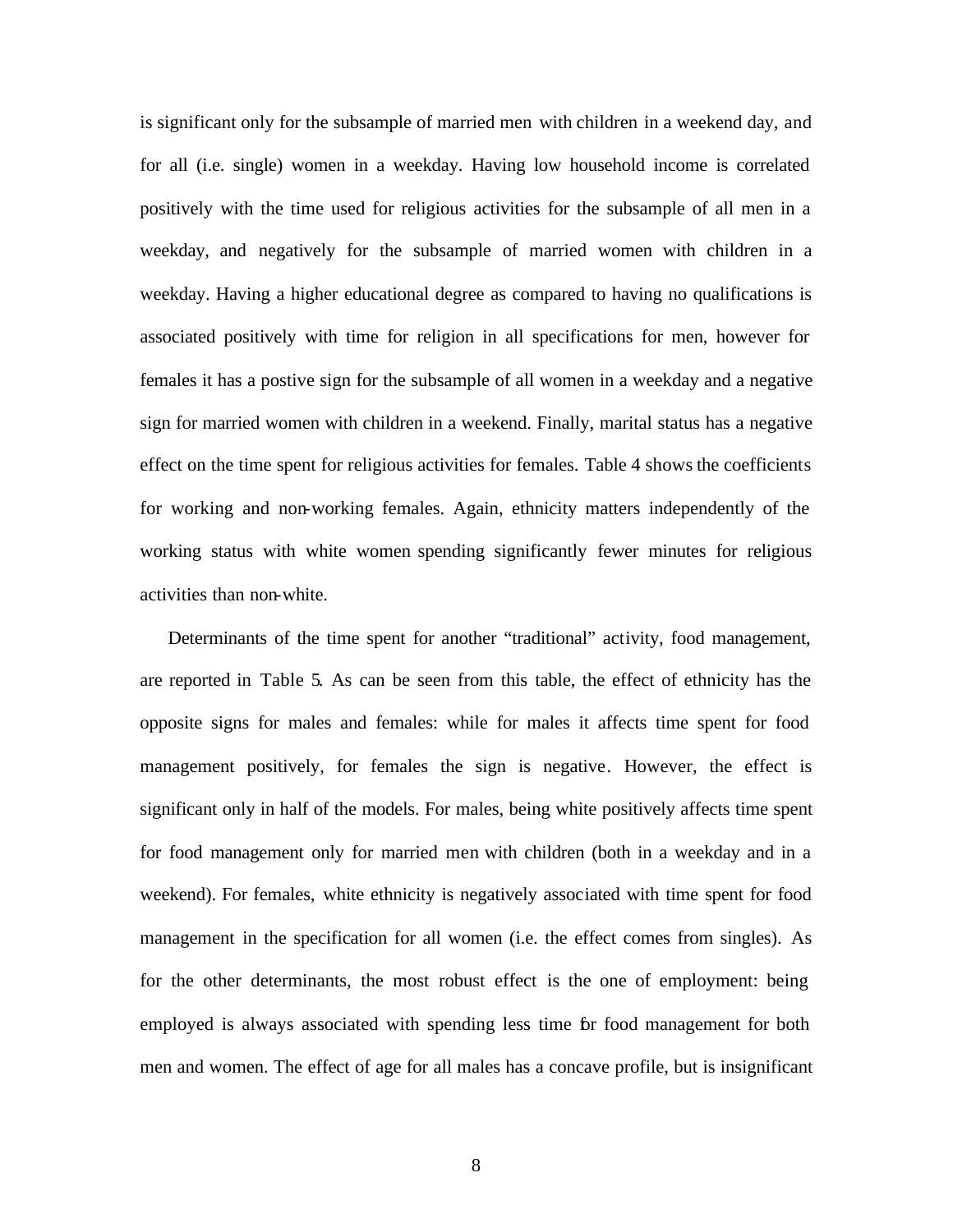for married males. For all females, only age is significant, but not age squared. The larger the household size, the less time all males spend on food management, however the effect is attributable to singles as it is insignificant for married. For women, the opposite holds: the larger the household size the more time they spend on food management, and the effect is highly significant for married with children in the weekday regression. Having a child in a household is another strong and significant predictor of spending more time for food management for both sexes, however it is only marginally significant for men in the regression for a weekend day. The lower the household income, usually the more time spend both men and women for food management; however, the effect is not always significant. Having a higher education degree is insignificant for men, however it affects the time spent on food management for women negatively (with the exception of married women on a weekday). Finally, being married is significant and positively associated with time spent on food management for females, but is not significant for males. The effect for women by working status (see Table 6) reveals another interesting picture. Among all females, being white significantly and negatively affects time spent on food management only for the non-working women, suggesting that it is this subpopulation of non-white females who spend more of their non-market time on food management than white females. For married women with children, again being white negatively and significantly affects time spent on food management on a weekday, but not on a weekend. Overall, non-white ethnicity matters for females only if they are not employed.

Table 7 shows the determinants of time spent for childcare for married or cohabiting individuals with children by gender. An immediate fact apparent from this table is that the ethnicity dummy is statistically insignificant for both sexes in all models. What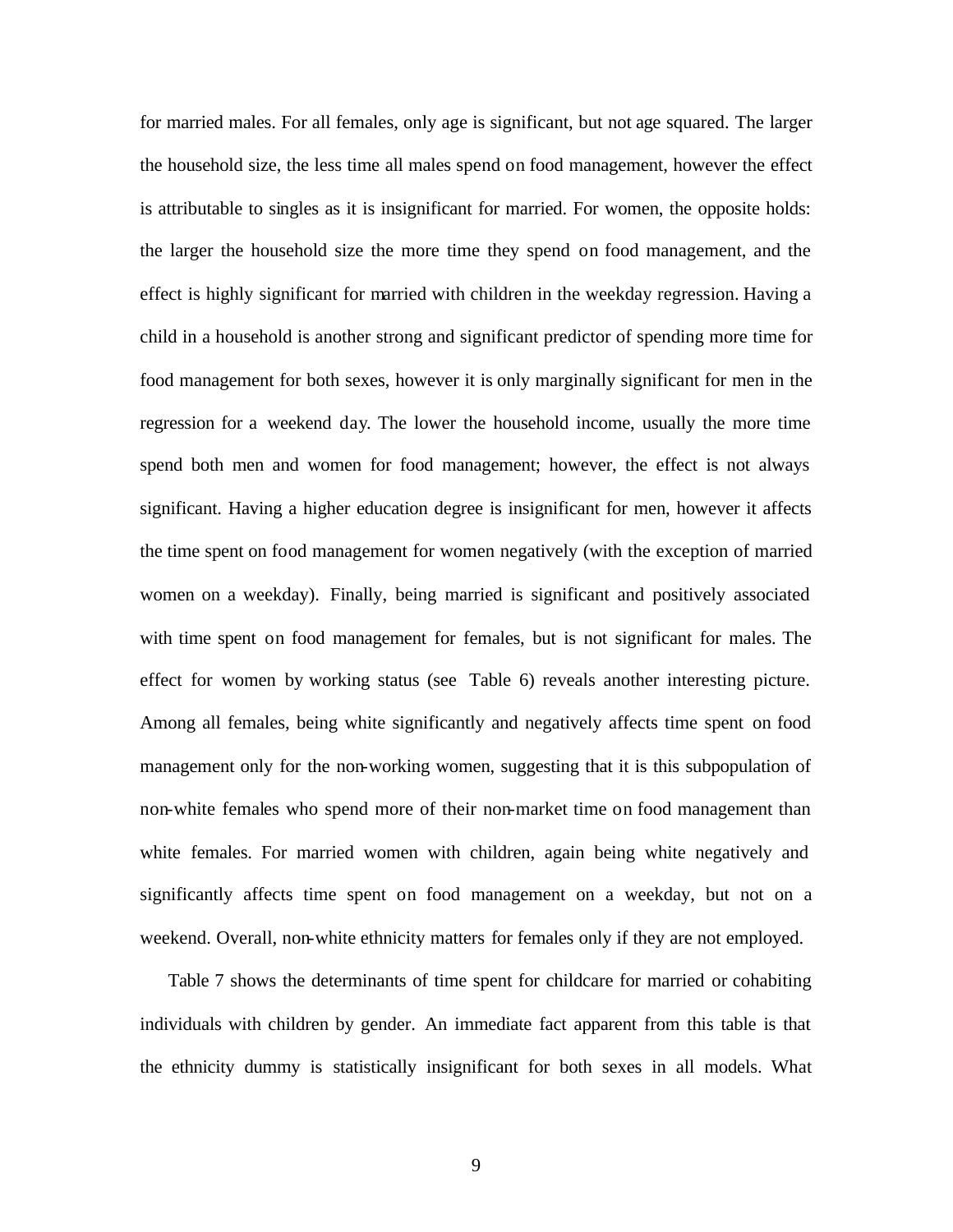matters instead is the number of children: the larger the number of small children the more time both males and females spend on childcare with females spending disproportionally more time than males for the youngest kids (0-2 years old). Instead, the number of adults reduces the time spent on childcare for both sexes. Having a lower household income is negatively associated with time spent for childcare in all models, but is significant only for females in a weekend day. Employment status is another significant and robust predictor of the time spent on childcare for both sexes and affects it equally negatively. Education does not seem to matter for males, while for females those with higher education spend more time on childcare on a weekend (but not on a weekday). The effect of ethnicity for females by working status (Table 8), in general, does not seem to matter either, as it is significant only for working females on a weekday at the 5 per cent level.

Finally, Table 9 presents marginal effects calculated from the respective Tobit models for individuals with positive minutes. Upper panel A reports the effects of ethnicity (white=1) for all individuals (single and married) by gender and by working status for females. The lower panel shows the results for married individuals with children. Regressions for time spent on childcare are only included in the lower panel. As for all individuals (panel A), the largest effect of ethnicity seems to be for females on the time spent on religious activities with white females spending on average 37 minutes less time than non-white females. The largest proportion of this effect comes from the nonworking females. As for the food management, the effect is again the largest for the nonworking females on a weekday: white women spend 33 minutes less on this activity than non-white. When we restrict our sample to married or cohabiting individuals with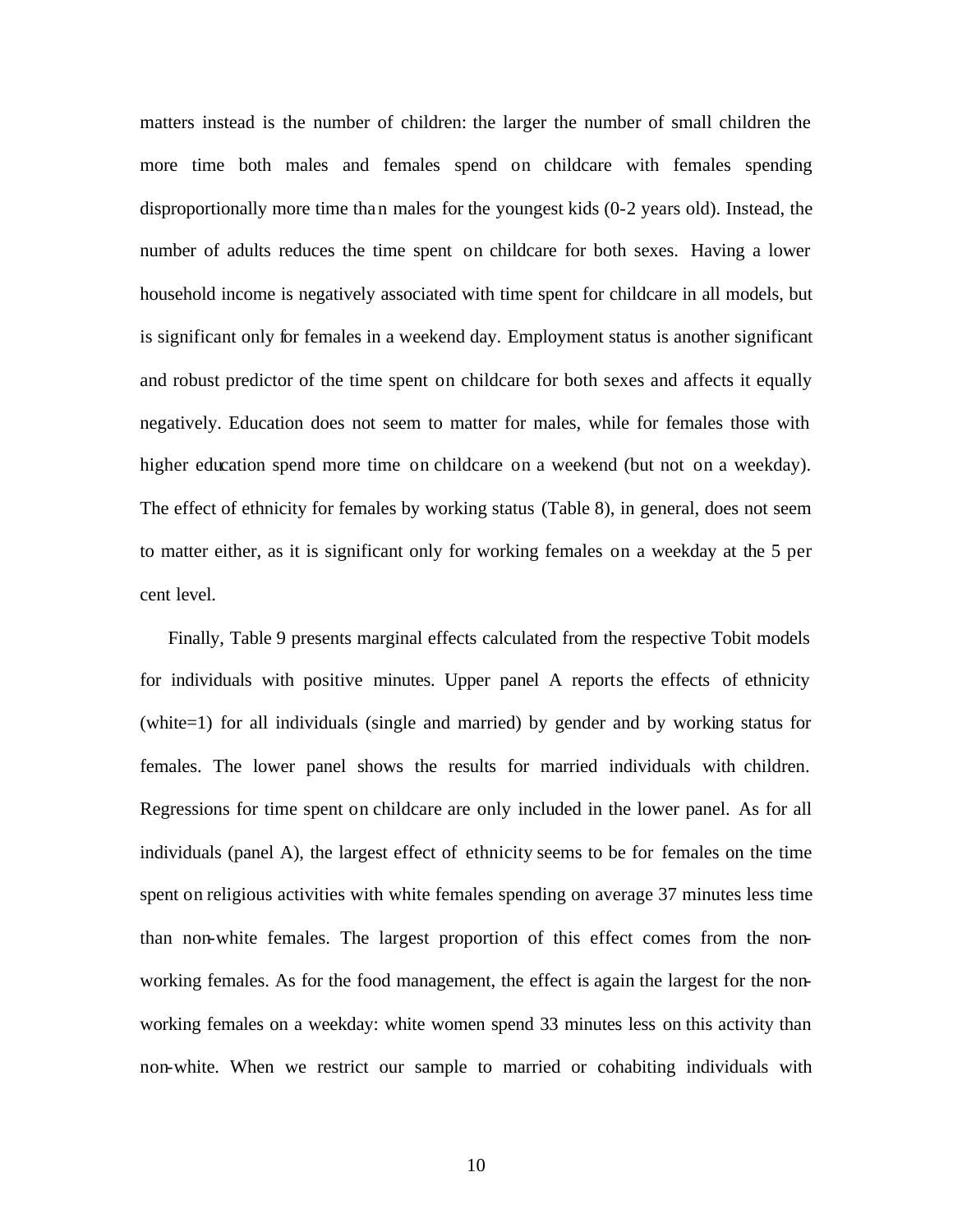children, the effect for women now is the largest on a weekend (30 minutes) and again it is largerly due to the non-working females. Finally, ethnicity does not seem to matter for the time spent on childcare, after having conditioned on demographics, human capital and household characteristics (the only exception is a 25 minutes positive effect for working females on a weekday). This insignificant effect, however, may also be due to the very small sample size.

### **4. Robustness Checks**

In addition to the changes in the specification above, the following sensitivity analysis was undertaken. First, all the models were reestimated by OLS (not reported). Although producing inconsistent estimates, OLS is a usefulf robustness check for the sign of the coefficients. In general, all the coefficients had the same sign and significance level as in the Tobit regressions. Second, we have reestimated the models changing the set of controls. Only the results for married females with children by working status are reported (Table 10). Columns (1) and (4) show the Tobit regression coefficients of the ethnicity dummy without any controls for working and non-working females respectively, and columns (2) and (5) contain the coefficients from the regressions excluding the days in which interviews were taken. Finally, we have included only married females with small children (less than 9 years old) into our samle and the results are reported in columns (3) and (6). Overall, the qualitative results reported above hold in all sensitivity checks. Correlation between white ethnicity and time spent on religious activities is negative and significant in all specifications, while the correlation with the time spent for food management is negative and significant only for non-working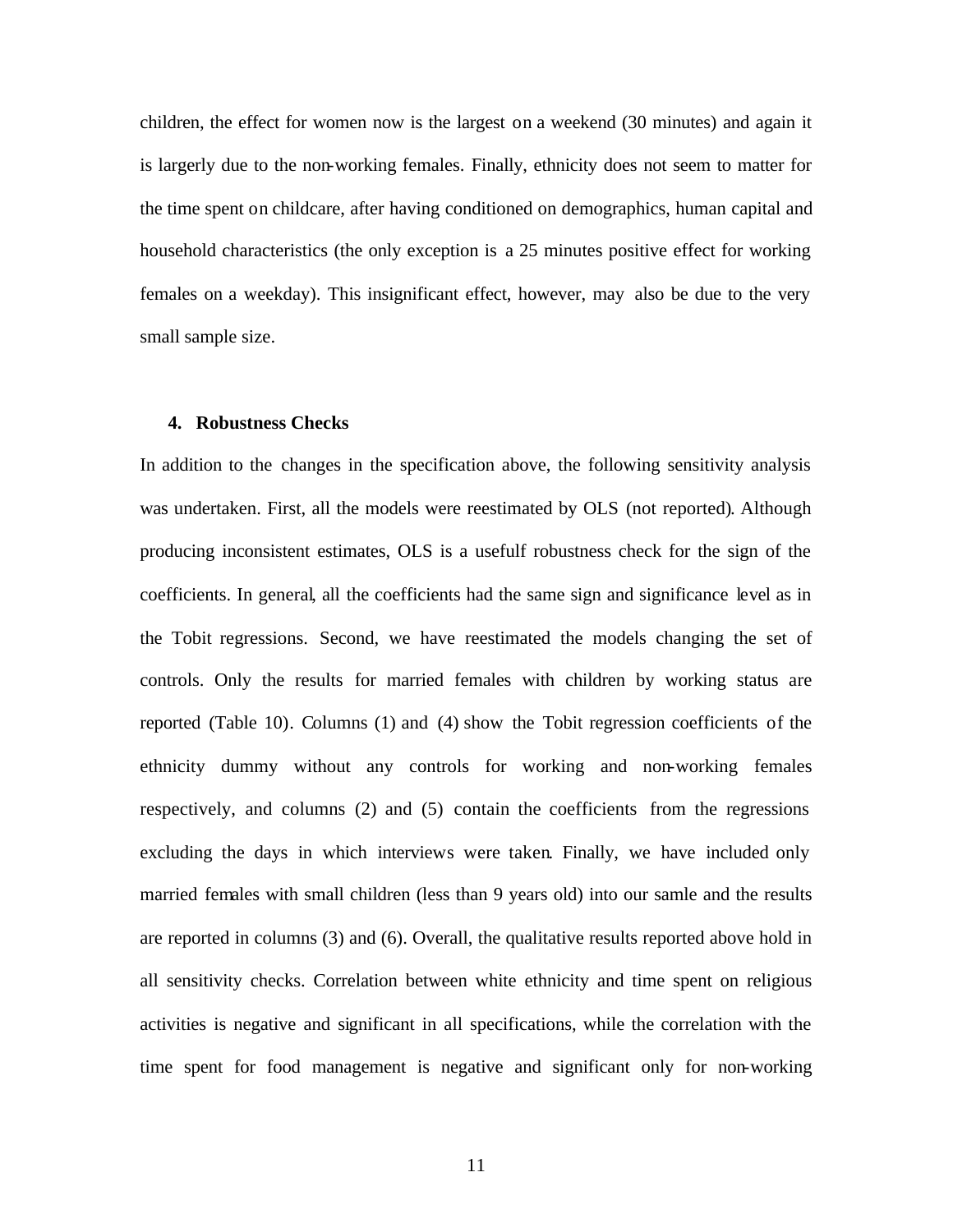women. There exists no significant relationship between ethnicity and time spent for childcare.

#### **5. Conclusions**

The understanding of gender roles is known to be an important determinant of female labor force participation. It is, therefore, important to measure gender attitudes and their effects on economic behavior. Our approach has been to employ measured time use of factors affiliated with those attitudes. Elaborating around the famous 3K model originating in 19th century Germany ("*Kinder, Küche, Kirche"* or "Children, Kitchen, Church"), we have studied the intensity of "traditional" attitudes across ethnicities using time diaries on childcare, food preparation and religious activities provided by the 2000 UK Time Use Survey. Given the low work participation of females from ethnic minorities, the role of ethnicity in forming those attitudes and influencing time spent for "traditional" activities was of particular interest.

Our findings are as follows. First, we find that white females in the UK indeed have a 22-23 percentage points higher probability of participating in the labor force than nonwhite females, while the effect of ethnicity is insignificant for males. Our results also confirm that ethnicity matters, independently of the estimation method employed. Regarding religious activities, while both white males and females spend significantly less time for them, the effect is much larger for females, both employed and not employed. Ethnicity also matters for food preparation, however only for non-working females. The results for childcare suggest that ethnicity *per se* is insignificant for both genders after having controlled for demograhic and socio-economic characteristics. In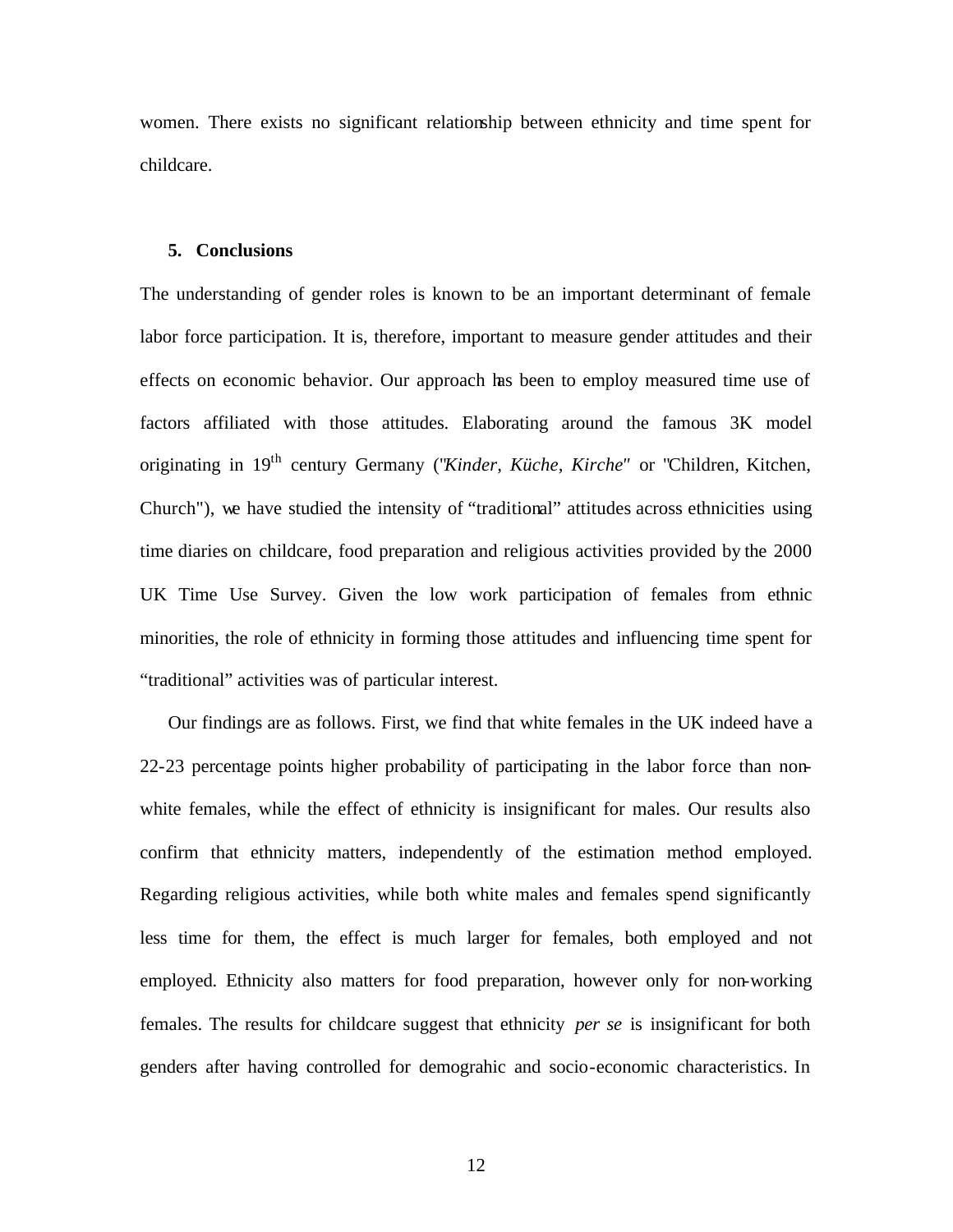general, the results are robust to the estimation methods used, the changes in specification and inclusion of additional controls. Hence, our findings suggest that cultural differences across ethnicities are significant, and may also affect work behavior.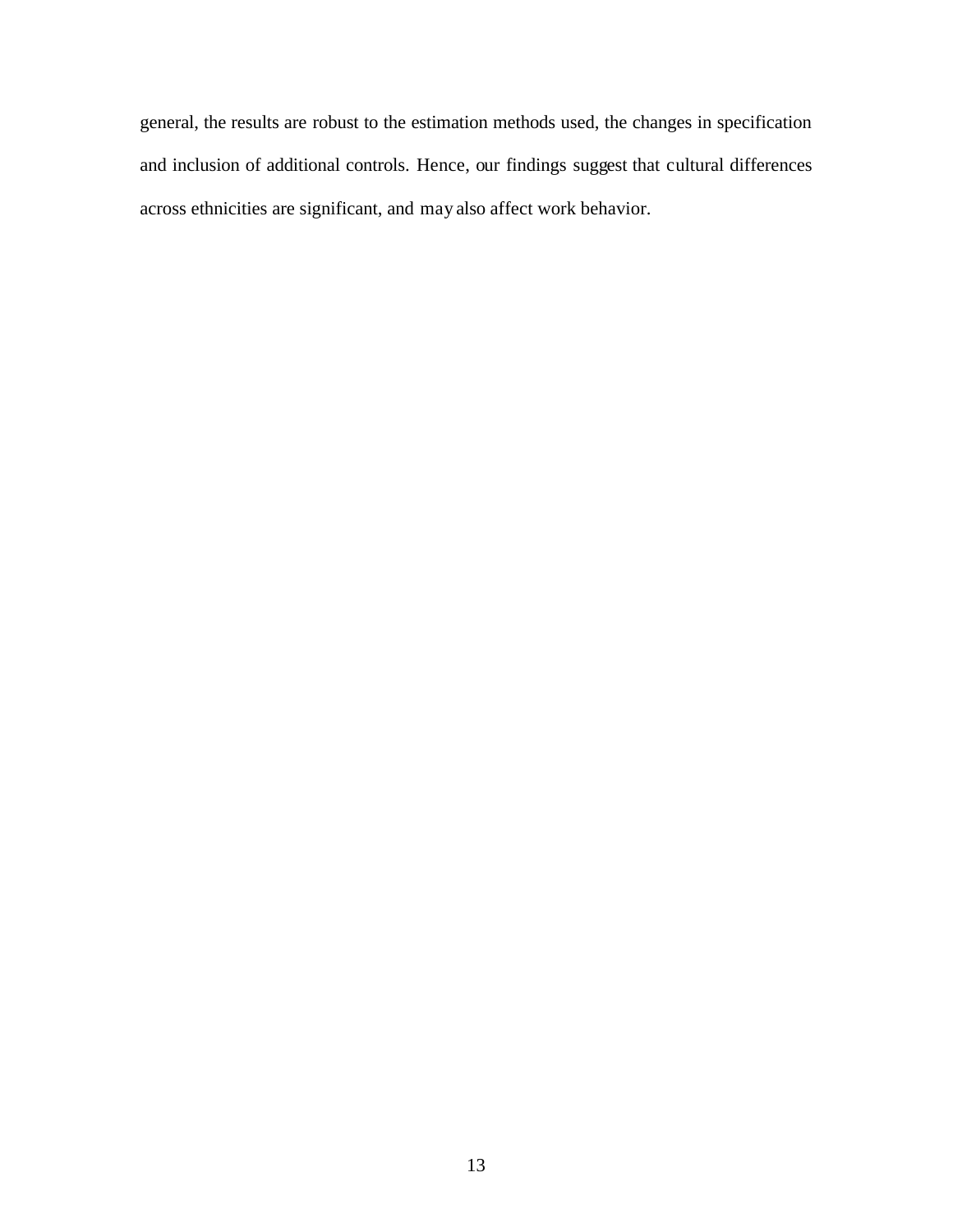### **References**

Adsera, Alicia and Barry R. Chiswick (2007). Are There Gender and Country of Origin Differences in Immigrant Labor Market Outcomes across European Destinations? *Journal of Population Economics* (forthcoming).

Amuedo-Dorantes, Catalina and Sara de la Rica (2006). Labor Market Assimilation of Recent Immigrants in Spain. IZA Discussion Paper No. 2104.

Antecol, Heather (2000). An Examination of Cross-Country Differences in the Gender Gap in Labor Force Participation Rates. *Labour Economics* 7: 409-26.

Antecol, Heather, Deborah Cobb-Clark and Stephen Trejo (2003). Human Capital and Earnings of Female Immigrants to Australia, Canada and the United States. In: Jeffrey G. Reitz (ed.) *Host Societies and the Reception of Immigrants.* San Diego: Center for Comparative Immigration Studies: 327-59.

Bevelander, Pieter and Sandra Groeneveld (2007). How Many Hours Do You Have to Work to Be Integrated? Full Time and Part Time Employment of Native and Ethnic Minority Women in the Netherlands. IZA Discussion Paper No. 2684.

Blau, Francine D, and Lawrence M. Kahn (2005). Gender and Assimilation Among Mexican Americans. NBER Working Paper No. 11512.

Boyd, Monica (1984). At A Disadvantage: The Occupational Attainments of Foreign Born Women in Canada. *International Migration Review* 18 (4): 1091-1119.

Burda, Michael C., Daniel S. Hamermesh, and Philippe Weil (2007). Total Work, Gender and Social Norms. NBER Working Paper No. W13000.

Constant, Amelie, Liliya Gataullina, and Klaus F. Zimmermann (2006). Gender, Ethnic Identity and Work. IZA Discussion Paper No. 2420.

De Jong, Gordon F. and Anna B. Madamba (2001). A Double Disadvantage? Minority Group, Immigrant Status, and Underemployment in the United States. *Social Science Quarterly* 82 (1): 117-30.

Dustmann, Christian and Francesca Fabbri (2005a). Immigrants in the British Labour Market. *Fiscal Studies*. Institute for Fiscal Studies 26 (4): 423-70.

Dustmann, Christian and Francesca Fabbri (2005b). Gender and Ethnicity – Married Immigrants in Britain. *Oxford Review of Economic Policy*. Oxford University Press 21 (3): 462-84.

Farré, Lídia (2006). Gender Role Attitudes, Female Education and Labor Market Participation in the US. PhD. Thesis, Chapter 3. European University Institute.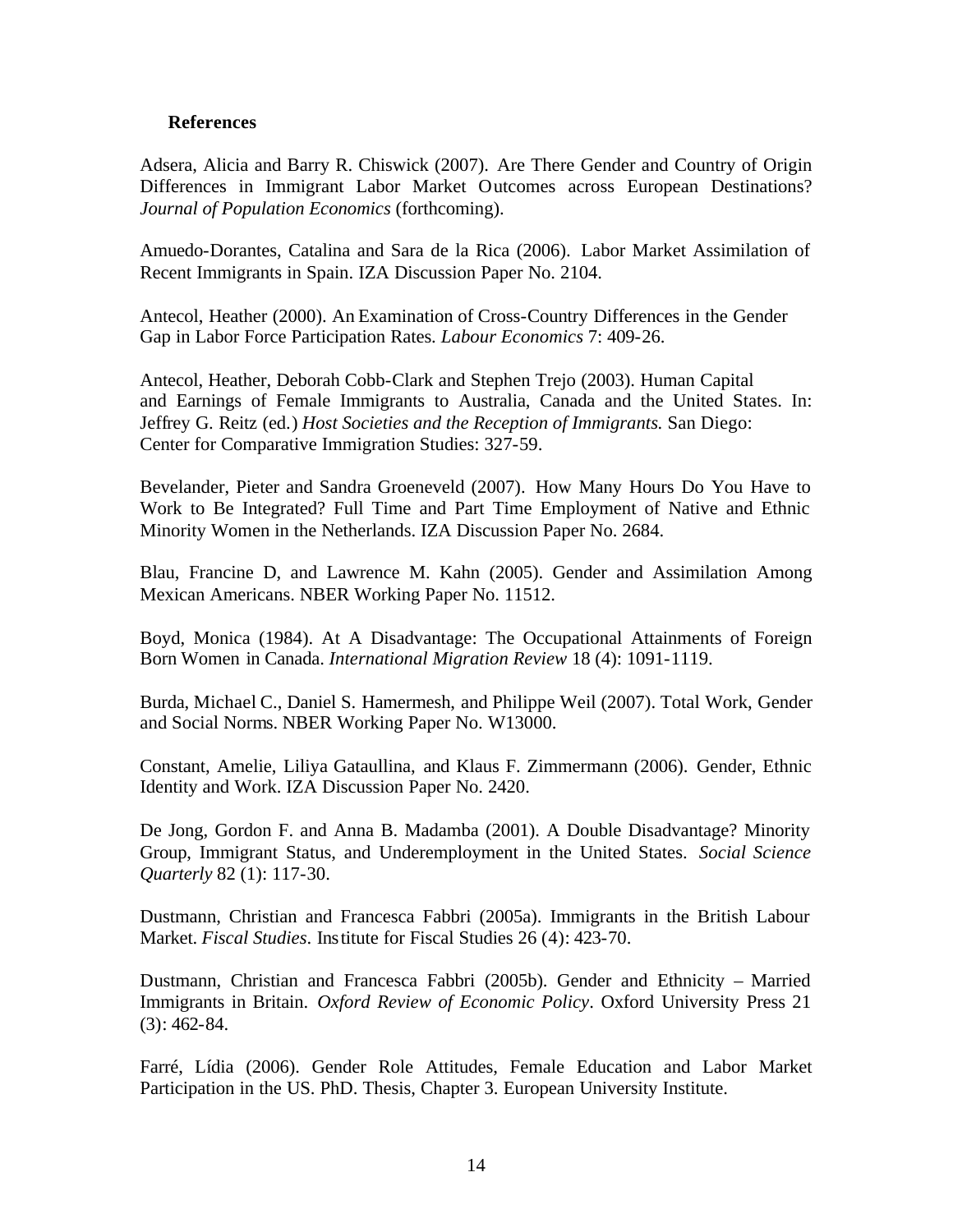Farré, Lídia and Francis Vella (2007). The Intergenerational Transmission of Gender Role Attitudes and its Implications for Female Labor Force Participation. IZA Discussion Paper No. 2802.

Fernández, Raquel (2007). Women, Work, and Culture, *Journal of the European Economic Association* (forthcoming).

Fernández, Raquel and Alessandra Fogli (2007). Culture: An Empirical Investigation of Beliefs, Work and Fertility. New York University Working Paper, January 2007. (revised version of the NBER Working Paper No. W11268).

Fernández, Raquel, Alessandra Fogli, and Claudia Olivetti (2004). Mothers and Sons: Preference Formation and Female Labor Force Dynamics. *Quarterly Journal of Economics* 119 (4): 1249-99.

Haberfeld, Yitchak (1993). Immigration and Ethnic Origin: The Effect of Demographic Attributes on Earnings of Israeli Men and Women. *International Migration Review* 27 (2): 286-305.

Raijman, Rebeca and Moshe Semyonov (1997). Gender, Ethnicity, and Immigration: Double Disadvantage and Triple Disadvantage Among Recent Immigrant Women in the Israeli Labor Market. *Gender and Society* 11 (1): 108-25.

Reimers, Cordelia W. (1985). Cultural Differences in Labor Force Participation Among Married Women. *American Economic Review* 75 (2): 251-55.

Vella, Francis (1994). Gender Roles and Human Capital Investment: The Relationship between Traditional Attitudes and Female Labor Market Performance. *Economica* 61 (242): 191-211.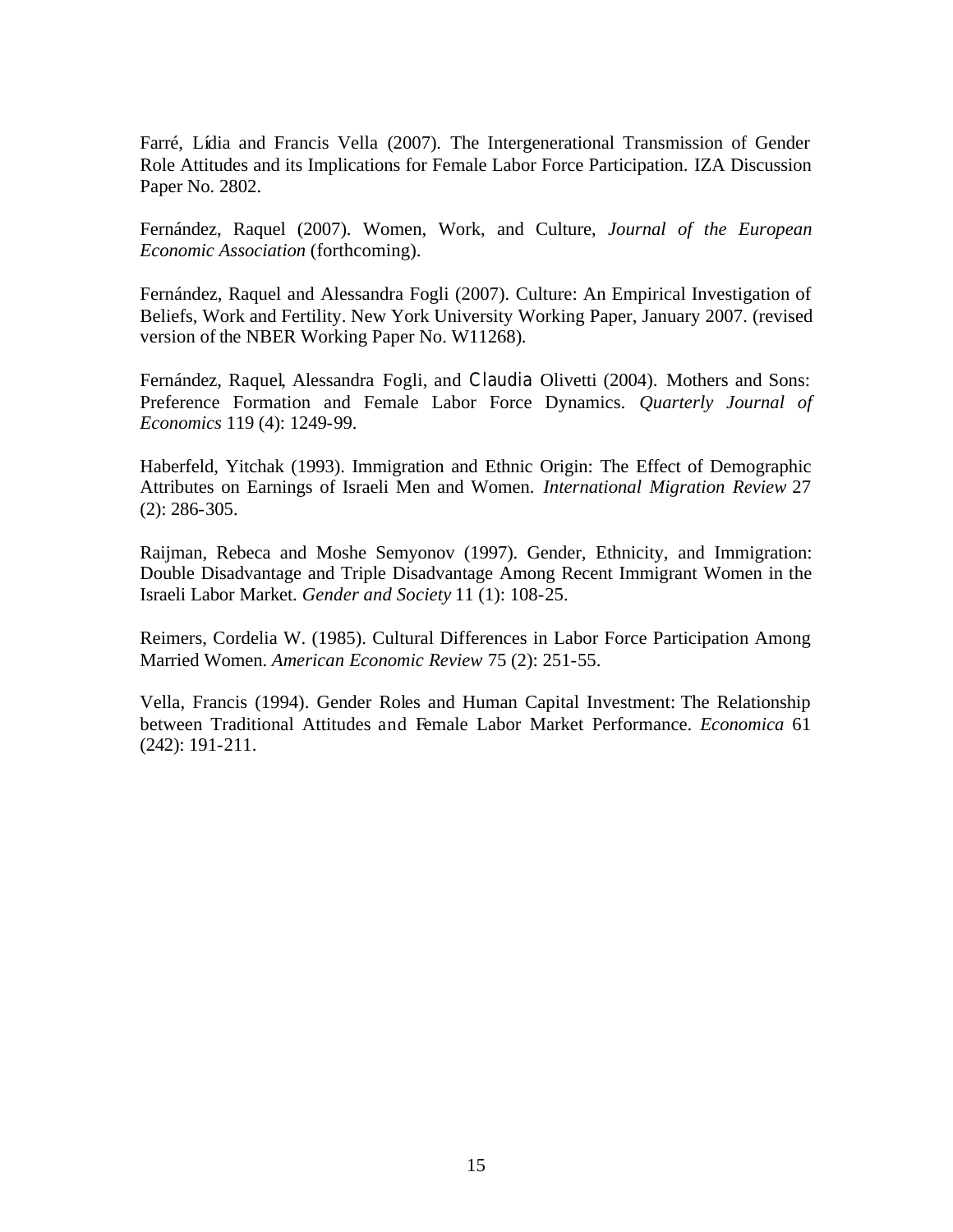|                                | All      |          |          | Married/cohabiting<br>with children |
|--------------------------------|----------|----------|----------|-------------------------------------|
|                                | Males    | Females  | Males    | Females                             |
| Outcome measures:              |          |          |          |                                     |
| Time for religious activity -  | 3.13     | 4.88     | 3.54     | 4.59                                |
| Weekday                        | (22.547) | (27.672) | (21.090) | (22.798)                            |
| Time for religious activity -  | 3.14     | 3.25     | 4.04     | 3.96                                |
| Weekend                        | (22.801) | (20.228) | (24.012) | (23.335)                            |
| Time for food management -     | 31.66    | 70.18    | 33.72    | 78.79                               |
| Weekday                        | (40.455) | (57.121) | (43.782) | (56.558)                            |
| Time for food management -     | 27.88    | 67.74    | 27.17    | 80.31                               |
| Weekend                        | (36.895) | (56.567) | (35.215) | (58.645)                            |
| Time for childcare -           |          |          | 38.86    | 86.00                               |
| Weekday                        |          |          | (65.154) | (104.835)                           |
| Time for childcare -           |          |          | 38.78    | 84.304                              |
| Weekend                        |          |          | (67.782) | (103.421)                           |
| Explanatory variables:         |          |          |          |                                     |
| White                          | 0.97     | 0.96     | 0.95     | 0.95                                |
| Married or cohabiting          | 0.78     | 0.74     |          |                                     |
| Age                            | 39.90    | 38.69    | 38.44    | 36.30                               |
|                                | (11.729) | (11.465) | (7.620)  | (7.453)                             |
| Household size                 | 3.07     | 3.13     | 4.07     | 4.09                                |
|                                | (1.364)  | (1.350)  | (1.031)  | (1.069)                             |
| Child<15 years old in the      | 0.43     | 0.49     |          |                                     |
| household                      |          |          |          |                                     |
| Household income less than     | 0.13     | 0.21     | 0.10     | 0.15                                |
| 10,430 pounds                  |          |          |          |                                     |
| Household income from 10,430   | 0.76     | 0.69     | 0.80     | 0.76                                |
| to 55,000 pounds               |          |          |          |                                     |
| Employed                       | 0.93     | 0.78     | 0.95     | 0.71                                |
| Higher educ. degree and above  | 0.28     | 0.29     | 0.27     | 0.27                                |
| "A" level or vocat. educ., "O" | 0.36     | 0.36     | 0.38     | 0.40                                |
| level, GCSE level              |          |          |          |                                     |
| Below GCSE, professional and   | 0.07     | 0.05     | 0.07     | 0.04                                |
| other qualifications           |          |          |          |                                     |
| Number of observations -       | 2154     | 2581     | 859      | 1017                                |
| Weekday                        |          |          |          |                                     |
| Number of observations -       | 2136     | 2567     | 851      | 1006                                |
| Weekend                        |          |          |          |                                     |

# **Table 1a: Descriptive statistics**

Note: Standard deviations are in parentheses. For the explanatory variables descriptive statistics for a weekday only is presented.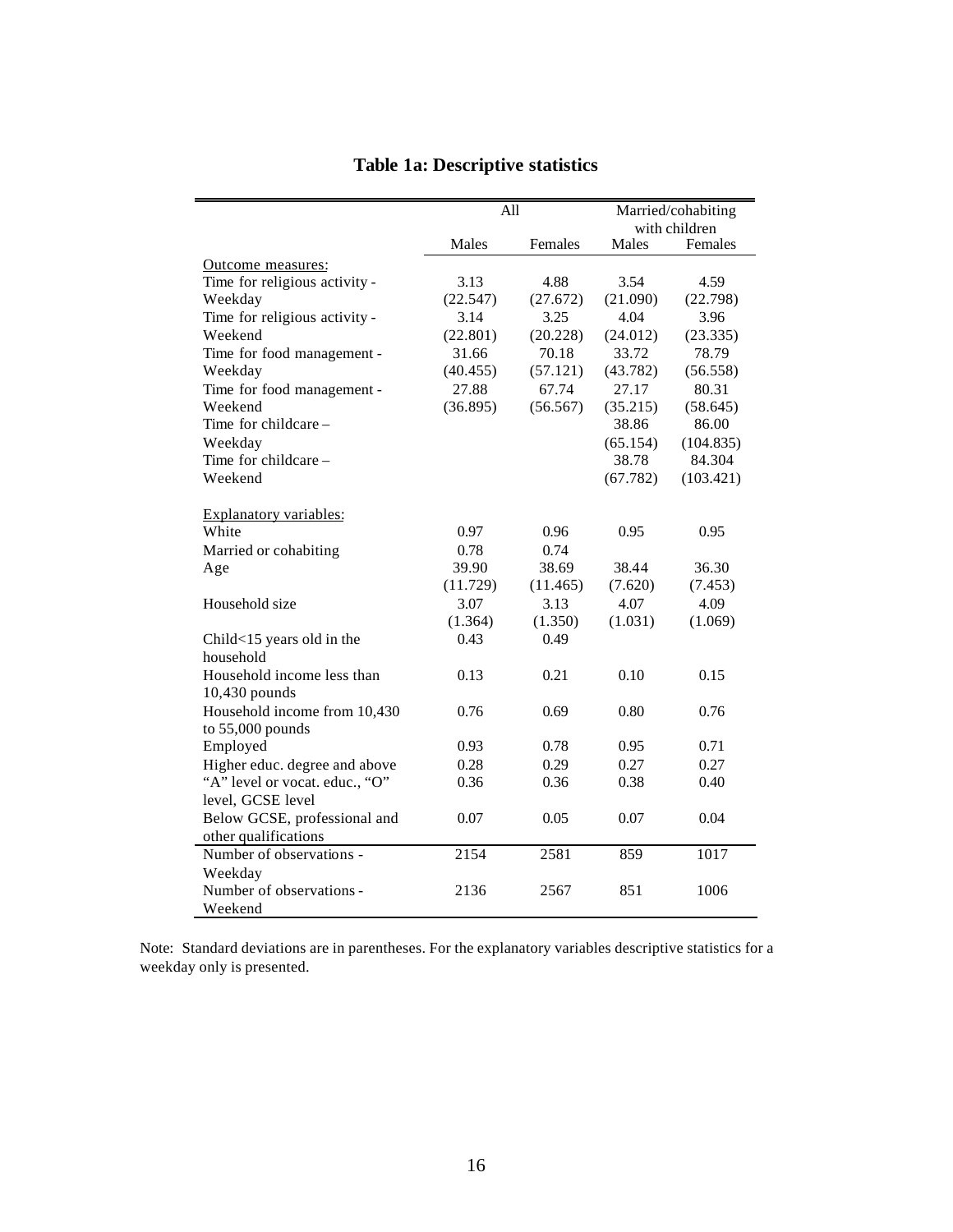# **Table 1b: Descriptive statistics: time uses by ethnicity**

|                             |          | Male      |          | Female    |
|-----------------------------|----------|-----------|----------|-----------|
|                             | White    | Non-white | White    | Non-white |
| Weekday                     |          |           |          |           |
| Time for religious activity | 2.96     | 8.17      | 3.96     | 28.95     |
|                             | (21.986) | (35.104)  | (24.756) | (64.864)  |
| Time for food management    | 31.92    | 24.08     | 69.18    | 96.53     |
|                             | (40.409) | (41.354)  | (55.630) | (83.752)  |
| Time for childcare          | 16.28    | 28.73     | 42.33    | 57.26     |
|                             | (46.388) | (47.837)  | (83.106) | (89.150)  |
| Weekend                     |          |           |          |           |
| Time for religious activity | 2.93     | 9.29      | 2.35     | 26.91     |
|                             | (22.559) | (28.555)  | (16.498) | (58.878)  |
| Time for food management    | 28.03    | 23.71     | 67.19    | 82.23     |
|                             | (36.935) | (35.678)  | (56.081) | (66.867)  |
| Time for childcare          | 16.61    | 24.28     | 41.03    | 53.83     |
|                             | (48.711) | (48.292)  | (82.464) | (79.611)  |

Note: Standard deviations are in parentheses.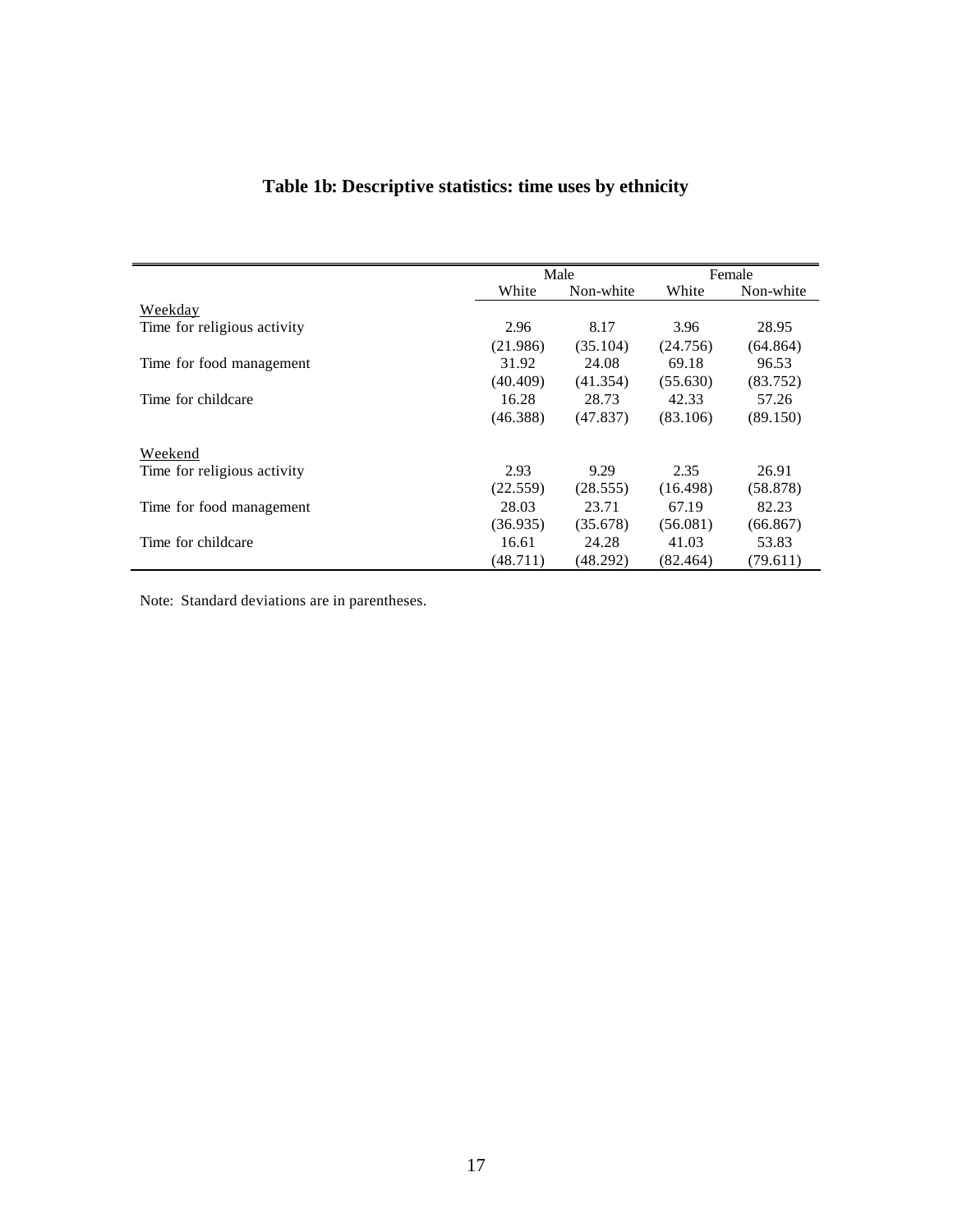|                     |           | Females                         | Males   |                                 |  |
|---------------------|-----------|---------------------------------|---------|---------------------------------|--|
|                     | All       | Married/cohab.<br>with children |         | Married/cohab.<br>with children |  |
| White               | $0.22***$ | $0.23***$                       | $0.02*$ | 0.02                            |  |
|                     | (0.073)   | (0.092)                         | (0.017) | (0.020)                         |  |
| Pseudo $R^2$        | 0.21      | 0.21                            | 0.25    | 0.30                            |  |
| <b>Observations</b> | 1479      | 811                             | 1372    | 754                             |  |

### **Table 2: The effect of ethnicity on LFP of females and males Marginal effects from Probit**

Note: \*\*\*significant at 1%, \*\*significant at 5%, \*significant at 10%. Standard errors account for clustering and are reported in parentheses. Time diaries for a weekday only are taken. Other controls include: age, number of children 0-2, 3-4, 5-9, 10-15 years old, number of adults in the household, education dummies, dummies for gross household income, partner's age and education, region fixed effects.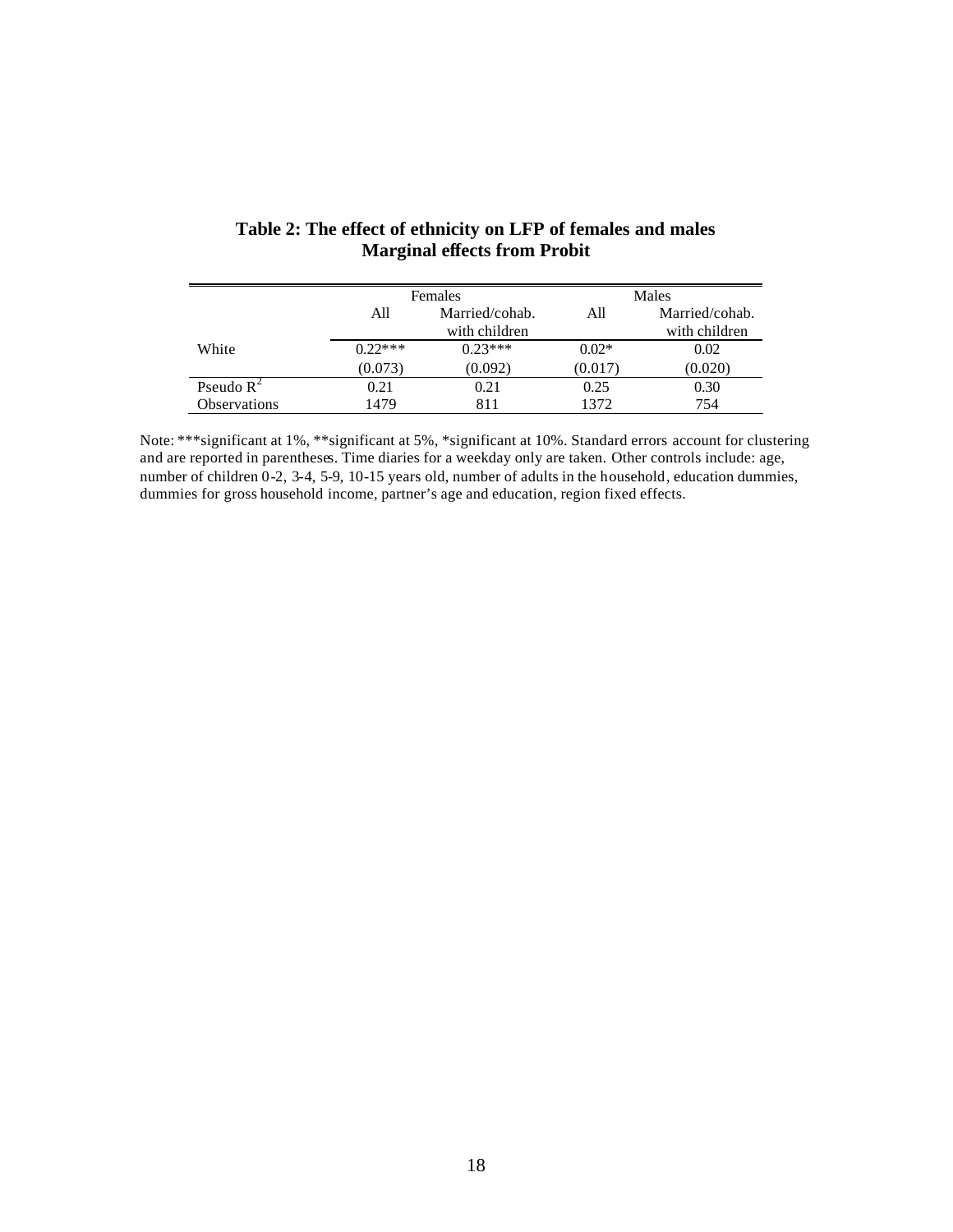|                      | Males        |              |              |                     | Females      |              |              |                     |
|----------------------|--------------|--------------|--------------|---------------------|--------------|--------------|--------------|---------------------|
|                      |              | All          |              | Married/cohab. with |              | All          |              | Married/cohab. with |
|                      |              |              |              | children            |              |              | children     |                     |
|                      | Weekday      | Weekend      | Weekdav      | Weekend             | Weekday      | Weekend      | Weekdav      | Weekend             |
| White                | $-179.10***$ | $-164.13***$ | $-186.30***$ | $-171.41***$        | $-228.33***$ | $-232.84***$ | $-173.48***$ | $-262.18***$        |
|                      | (53.559)     | (45.743)     | (70.92)      | (48.027)            | (30.381)     | (28.539)     | (50.034)     | (60.108)            |
| Age                  | 11.09        | $-3.56$      | $-3.31$      | 9.04                | $-5.84$      | 3.53         | 9.20         | 17.74               |
|                      | (9.305)      | (8.042)      | (11.889)     | (30.129)            | (5.578)      | (6.066)      | (14.914)     | (19.737)            |
| Age <sup>2</sup>     | $-0.10$      | 0.09         | 0.07         | $-0.11$             | $0.12*$      | 0.01         | $-0.06$      | $-0.21$             |
|                      | (0.109)      | (0.096)      | (0.155)      | (0.403)             | (0.068)      | (0.073)      | (0.196)      | (0.261)             |
| Household size       | 18.33*       | 14.24        | 25.78        | 25.96**             | $20.61***$   | 11.94        | 15.53        | 10.09               |
|                      | (10.374)     | (11.562)     | (16.190)     | (13.267)            | (7.215)      | (7.808)      | (9.625)      | (11.192)            |
| Children in          | 13.71        | 59.02*       |              |                     | 38.10        | 21.55        |              |                     |
| household            | (37.137)     | (32.732)     |              |                     | (23.750)     | (20.564)     |              |                     |
| Household income     | 122.38**     | 74.30        | 37.53        | $-25.11$            | 24.47        | $-57.42$     | $-129.37**$  | $-115.03*$          |
| less than $10,430$   | (63.228)     | (50.064)     | (337.48)     | (383.74)            | (33.832)     | (43.141)     | (60.195)     | (66.862)            |
| pounds               |              |              |              |                     |              |              |              |                     |
| Household income     | 74.62*       | 16.02        | 53.08        | $-6.52$             | 41.39        | $-8.41$      | $-6.98$      | $-62.67$            |
| from $10,430$ to     | (43.223)     | (33.035)     | (59.727)     | (44.386)            | (32.812)     | (30.343)     | (36.433)     | (49.769)            |
| 55,000 pounds        |              |              |              |                     |              |              |              |                     |
| Employed             | 55.57        | $-24.39$     | 94.73        | 79.73*              | 5.00         | $-0.55$      | $-27.56$     | 23.90               |
|                      | (70.170)     | (52.947)     | (73.371)     | (47.268)            | (20.168)     | (21.116)     | (28.555)     | (37.070)            |
| Higher educ.         | $105.44***$  | $124.66***$  | 108.44**     | 98.12**             | $46.85**$    | $-15.92$     | 7.08         | $-113.52***$        |
| degree and above     | (32.555)     | (35.17)      | (57.025)     | (49.681)            | (21.990)     | (26.284)     | (26.813)     | (47.898)            |
| "A" level or vocat.  | 34.93        | 40.19        | 31.53        | $-36.21$            | $-13.51$     | $-4.40$      | $-6.48$      | $-16.98$            |
| educ., "O" level,    | (31.175)     | (31.013)     | (58.658)     | (46.815)            | (23.932)     | (26.666)     | (32.175)     | (32.779)            |
| <b>GCSE</b> level    |              |              |              |                     |              |              |              |                     |
| Below GCSE,          | $-36.56$     | 63.78        | 14.93        | 40.39               | 33.15        | 7.20         | 52.42        | $-893.84***$        |
| professional and     | (247.54)     | (206.86)     | (336.99)     | (183.60)            | (40.929)     | (40.949)     | (266.19)     | (95.599)            |
| other qualifications |              |              |              |                     |              |              |              |                     |
| Married or           | $-31.13$     | $-24.26$     |              |                     | $-57.87***$  | $-49.34**$   |              |                     |
| cohabiting           | (42.731)     | (39.862)     |              |                     | (21.542)     | (24.755)     |              |                     |
| Intercept            | $-647.33***$ | $-301.09$    | $-333.00$    | $-578.76$           | $-100.81$    | $-164.12$    | $-295.82$    | $-344.81$           |
|                      | (213.78)     | (191.25)     | (209.99)     | (518.63)            | (115.29)     | (141.92)     | (297.65)     | (381.22)            |
| Pseudo $R^2$         | 0.07         | 0.07         | 0.10         | 0.10                | 0.09         | 0.08         | 0.12         | 0.12                |
| Observations         | 2154         | 2136         | 859          | 851                 | 2581         | 2567         | 1017         | 1006                |

### **Table 3: Determinants of the time spent for religious activity: by gender Coefficients from Tobit models**

Note: \*\*\*significant at 1%, \*\*significant at 5%, \*significant at 10%. Standard errors are bootstrapped with 100 replications, account for clustering and are reported in parentheses. Additional controls include region, year 2001, season and weekday dummies. Reference categories: non-white, household without children less than 15 years old, household income more than 55,000 pounds, not employed, no qualifications, single.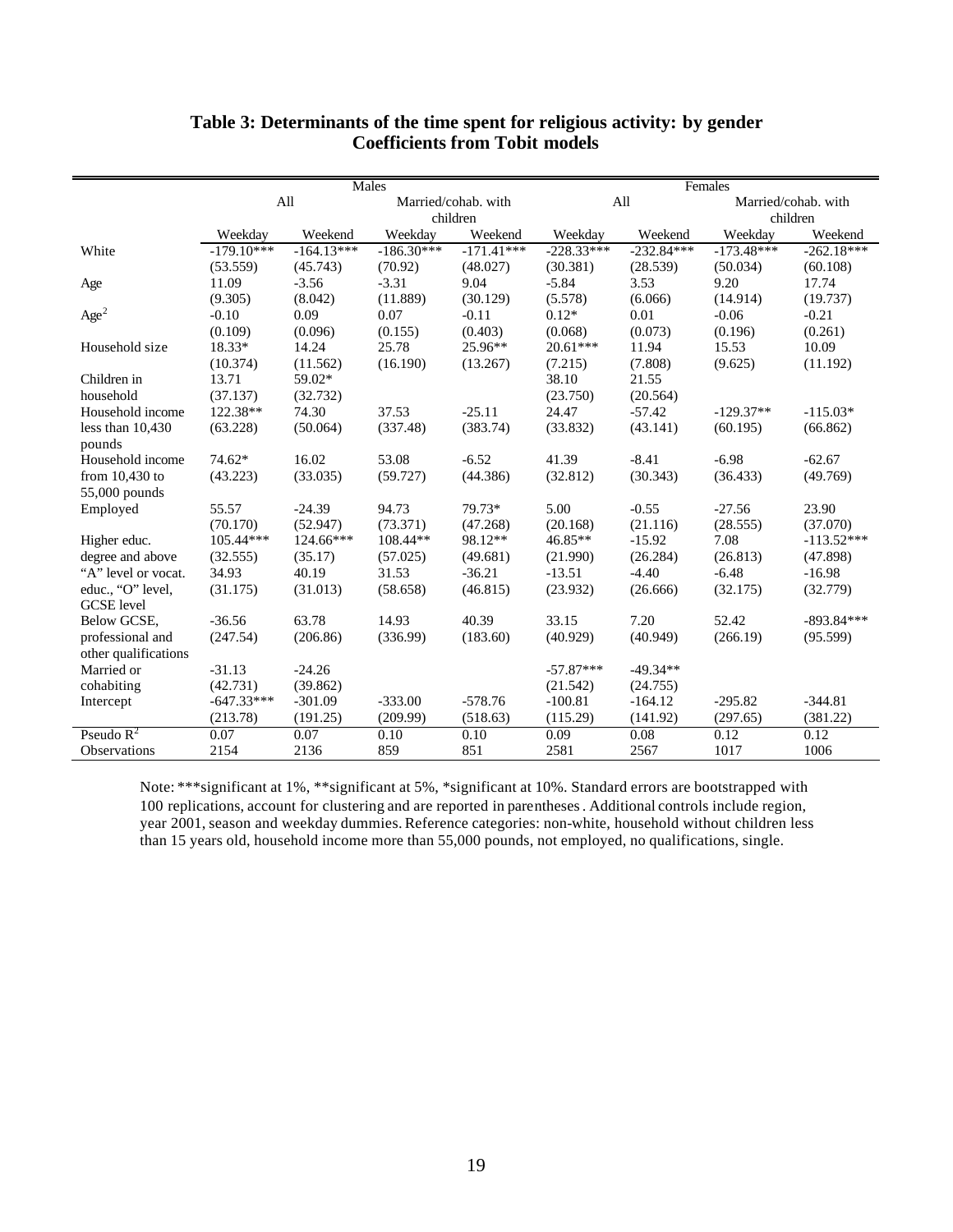### **Table 4: The effect of ethnicity on the time spent for religious activity: Females by working status Coefficients from Tobit models**

|                       |              | Working                          |              | Non-working  |
|-----------------------|--------------|----------------------------------|--------------|--------------|
|                       | Weekday      | Weekend                          |              | Weekend      |
|                       |              |                                  |              |              |
|                       |              |                                  | All          |              |
| White                 | $-211.35***$ | $-235.15***$                     | $-203.25***$ | $-266.79***$ |
|                       | (46.426)     | (47.517)                         | (51.446)     | (61.118)     |
| Pseudo $\mathbb{R}^2$ | 0.09         | 0.07                             | 0.15         | 0.19         |
| <b>Observations</b>   | 2012         | 2001                             | 569          | 566          |
|                       |              | Married/cohabiting with children |              |              |
| White                 | $-162.48**$  | $-233.36***$                     | $-396.95**$  | $-324.85***$ |
|                       | (69.157)     | (78.549)                         | (186.32)     | (22.169)     |
| Pseudo $\mathbb{R}^2$ | 0.11         | 0.11                             | 0.26         | 0.26         |
| <b>Observations</b>   | 726          | 719                              | 291          | 287          |

Note: \*\*\*significant at 1%, \*\*significant at 5%, \*significant at 10%. Standard errors are bootstrapped with 100 replications, account for clustering and are reported in parentheses. Controls include age and its square, household size, presence of children younger than 15 in the household, household income dummies, education dummies, marital status (in the regression for all females), region, year 2001, season and weekday dummies. Reference categories: non-white, household without children less than 15 years old, household income more than 55,000 pounds, not employed, no qualifications, single.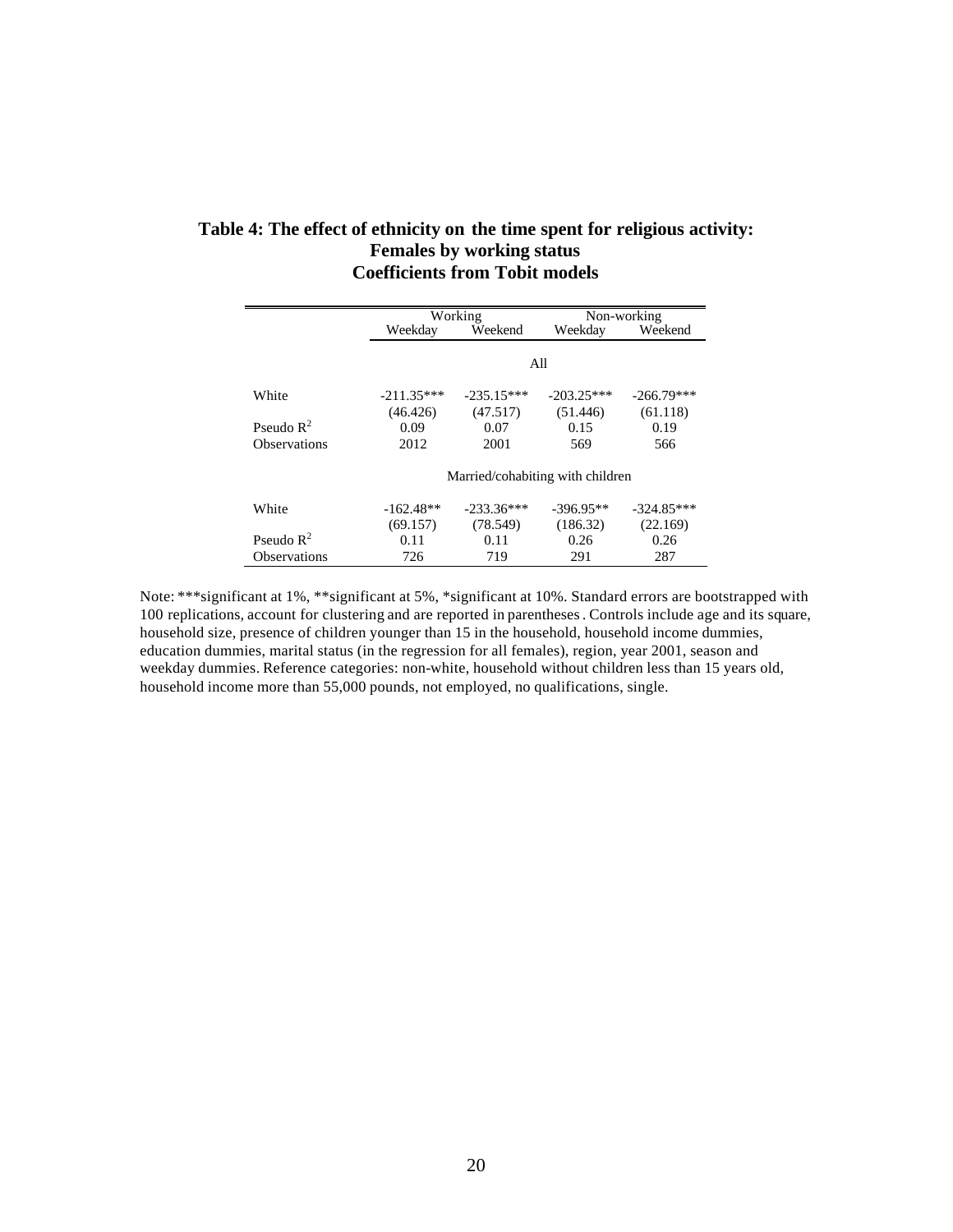|                      | <b>M</b> ales |             |             |                     | Females     |             |             |                     |  |
|----------------------|---------------|-------------|-------------|---------------------|-------------|-------------|-------------|---------------------|--|
|                      |               | All         |             | Married/cohab. with |             | All         |             | Married/cohab. with |  |
|                      |               |             |             | children            |             |             |             | children            |  |
|                      | Weekday       | Weekend     | Weekdav     | Weekend             | Weekday     | Weekend     | Weekdav     | Weekend             |  |
| White                | 15.58*        | 11.02       | $26.58***$  | $21.64**$           | $-19.43***$ | $-6.54$     | $-18.53$    | $-9.41$             |  |
|                      | (8.347)       | (8.985)     | (10.915)    | (10.678)            | (8.825)     | (7.208)     | (12.363)    | (8.713)             |  |
| Age                  | $4.09***$     | $3.54***$   | 0.09        | 2.03                | $2.21***$   | $2.26***$   | $-3.46*$    | $-1.78$             |  |
|                      | (0.736)       | (0.781)     | (2.672)     | (2.446)             | (0.769)     | (0.841)     | (1.922)     | (2.074)             |  |
| $\rm{Age}^2$         | $-0.04***$    | $-0.03***$  | 0.02        | $-0.02$             | $-0.01$     | $-0.01$     | $0.05**$    | 0.03                |  |
|                      | (0.009)       | (0.009)     | (0.034)     | (0.032)             | (0.010)     | (0.011)     | (0.025)     | (0.027)             |  |
| Household size       | $-4.69***$    | $-3.50***$  | $-1.73$     | 0.91                | $2.36*$     | $-0.10$     | $6.60***$   | $3.43*$             |  |
|                      | (1.134)       | (1.421)     | (2.092)     | (2.420)             | (1.354)     | (1.299)     | (1.560)     | (2.00)              |  |
| Children in          | $14.15***$    | $6.91*$     |             |                     | $11.62***$  | $19.22***$  |             |                     |  |
| household            | (3.706)       | (3.717)     |             |                     | (3.295)     | (3.232)     |             |                     |  |
| Household income     | 12.84**       | 8.07        | 15.33       | $-2.94$             | 18.95***    | $16.87***$  | $15.66**$   | 4.16                |  |
| less than $10,430$   | (6.196)       | (5.149)     | (9.548)     | (10.036)            | (6.144)     | (5.832)     | (7.825)     | (8.593)             |  |
| pounds               |               |             |             |                     |             |             |             |                     |  |
| Household income     | $10.47***$    | 4.41        | $26.23***$  | 4.55                | 4.04        | 9.77**      | 6.00        | 0.65                |  |
| from $10,430$ to     | (3.720)       | (3.833)     | (6.456)     | (6.984)             | (4.926)     | (4.397)     | (6.240)     | (6.458)             |  |
| 55,000 pounds        |               |             |             |                     |             |             |             |                     |  |
| Employed             | $-25.27***$   | $-24.90***$ | $-40.55***$ | $-18.91**$          | $-23.87***$ | $-30.99***$ | $-19.79***$ | $-29.39***$         |  |
|                      | (6.016)       | (4.969)     | (13.117)    | (9.800)             | (3.048)     | (3.419)     | (3.994)     | (4.958)             |  |
| Higher educ.         | 5.42          | 2.65        | 4.84        | 0.07                | $-7.39**$   | $-10.72***$ | $-2.74$     | $-16.33***$         |  |
| degree and above     | (3.453)       | (3.378)     | (5.571)     | (6.052)             | (3.406)     | (3.077)     | (5.342)     | (5.949)             |  |
| "A" level or vocat.  | 4.61          | 1.09        | 4.69        | $-0.87$             | $-0.16$     | $-4.66$     | 2.63        | $-8.68*$            |  |
| educ., "O" level,    | (3.192)       | (3.424)     | (5.618)     | (5.106)             | (3.414)     | (2.900)     | (5.025)     | (5.091)             |  |
| <b>GCSE</b> level    |               |             |             |                     |             |             |             |                     |  |
| Below GCSE,          | $-2.73$       | $-10.20**$  | 0.09        | $-16.69**$          | $-5.90$     | $-3.81$     | $-0.93$     | 7.34                |  |
| professional and     | (5.251)       | (4.957)     | (10.121)    | (8.077)             | (4.505)     | (4.783)     | (9.016)     | (9.785)             |  |
| other qualifications |               |             |             |                     |             |             |             |                     |  |
| Married or           | $-3.76$       | $-2.33$     |             |                     | 15.19***    | $19.67***$  |             |                     |  |
| cohabiting           | (3.194)       | (3.822)     |             |                     | (2.666)     | (2.804)     |             |                     |  |
| Intercept            | $-57.12***$   | $-49.36***$ | $-9.14$     | $-49.78$            | 16.92       | 7.94        | 132.42***   | 128.33***           |  |
|                      | (19.444)      | (20.066)    | (54.637)    | (53.092)            | (16.534)    | (17.014)    | (37.597)    | (40.095)            |  |
| Pseudo $R^2$         | 0.01          | 0.01        | 0.02        | 0.01                | 0.02        | 0.02        | 0.01        | 0.01                |  |
| Observations         | 2154          | 2136        | 859         | 851                 | 2581        | 2567        | 1017        | 1006                |  |

### **Table 5: Determinants of the time spent for food management: by gender Coefficients from Tobit models**

Note: \*\*\*significant at 1%, \*\*significant at 5%, \*significant at 10%. Standard errors are bootstrapped with 100 replications, account for clustering and are reported in parentheses. Additional controls include region, year 2001, season and weekday dummies. Reference categories: non-white, household without children less than 15 years old, household income more than 55,000 pounds, not employed, no qualifications, single.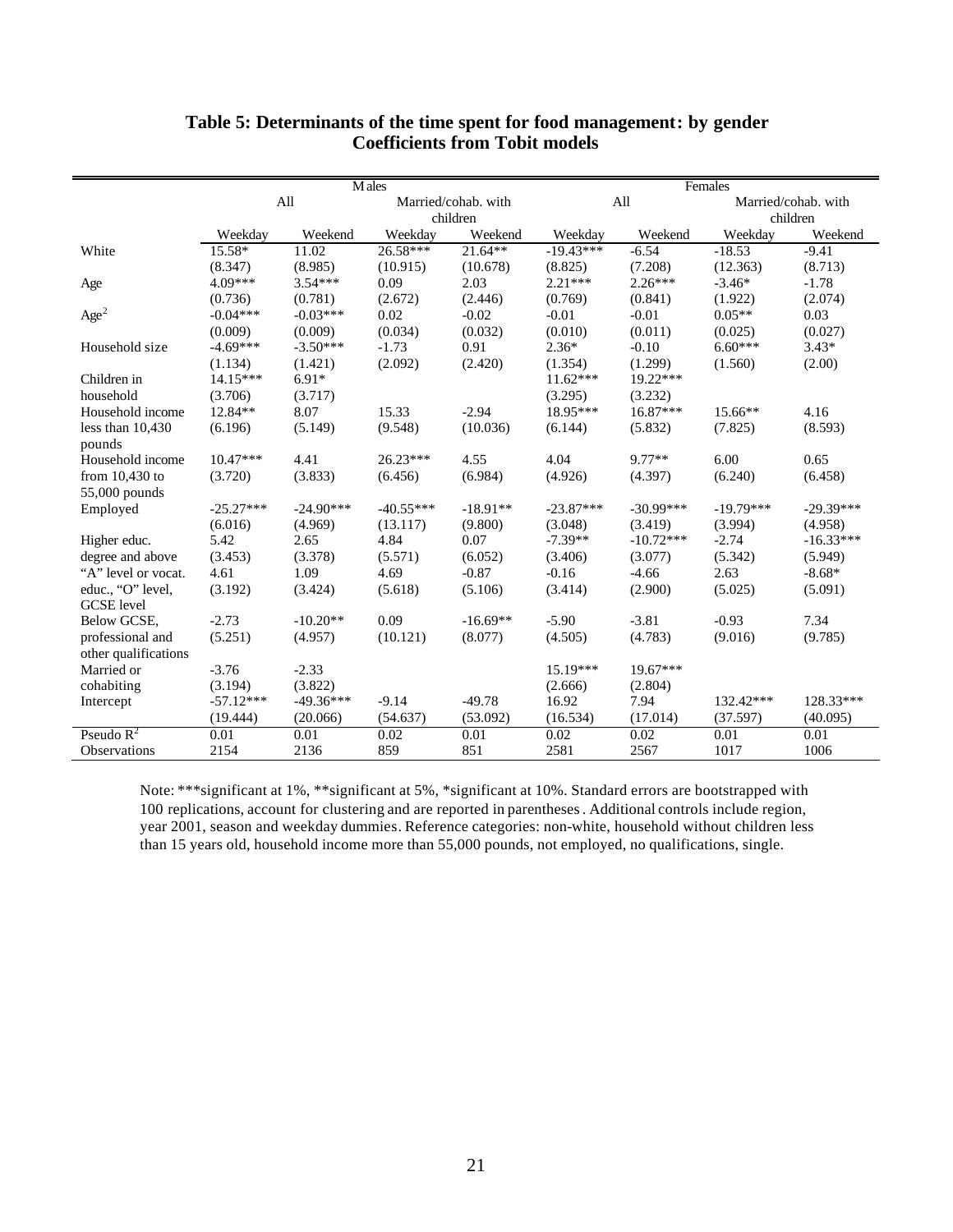### **Table 6: The effect of ethnicity on the time spent for food management: Females by working status Coefficients from Tobit models**

|                       |          | Working  |                                  | Non-working |
|-----------------------|----------|----------|----------------------------------|-------------|
|                       | Weekday  | Weekend  | Weekday                          | Weekend     |
|                       |          |          |                                  |             |
|                       |          |          | All                              |             |
| White                 | -8.59    | 5.05     | $-41.27***$                      | $-22.62**$  |
|                       | (12.806) | (8.549)  | (14.142)                         | (11.402)    |
| Pseudo $\mathbb{R}^2$ | 0.02     | 0.02     | 0.01                             | 0.01        |
| <b>Observations</b>   | 2012     | 2001     | 569                              | 566         |
|                       |          |          | Married/cohabiting with children |             |
| White                 | $-2.26$  | 1.96     | $-41.19***$                      | $-18.28$    |
|                       | (16.482) | (13.094) | (16.916)                         | (17.356)    |
| Pseudo $\mathbb{R}^2$ | 0.01     | 0.01     | 0.01                             | 0.01        |
| <b>Observations</b>   | 726      | 719      | 291                              | 287         |

Note: \*\*\*significant at 1%, \*\*significant at 5%, \*significant at 10%. Standard errors are bootstrapped with 100 replications, account for clustering and are reported in parentheses. Controls include age and its square, household size, presence of children younger than 15 in the household, household income dummies, education dummies, marital status (in the regression for all females), region, year 2001, season and weekday dummies. Reference categories: non-white, household without children less than 15 years old, household income more than 55,000 pounds, not employed, no qualifications, single.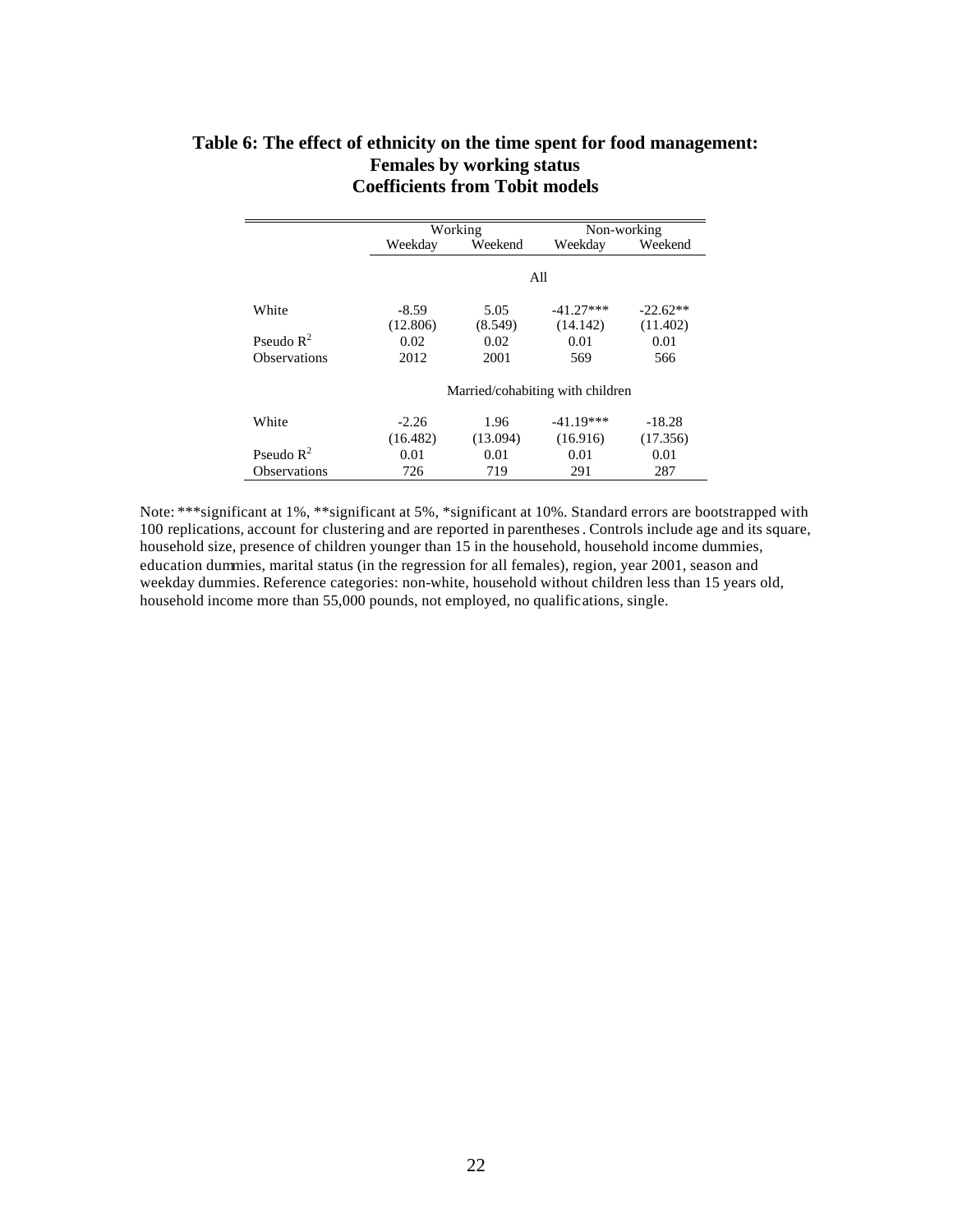|                      |             | Males       | Females     |             |  |  |
|----------------------|-------------|-------------|-------------|-------------|--|--|
|                      | Weekday     | Weekend     | Weekday     | Weekend     |  |  |
| White                | 1.87        | 28.26       | 21.66       | 7.58        |  |  |
|                      | (21.513)    | (18.76)     | (19.703)    | (17.183)    |  |  |
| Age                  | 2.50        | 4.87        | 1.20        | 1.53        |  |  |
|                      | (3.952)     | (4.642)     | (3.929)     | (4.006)     |  |  |
| Age <sup>2</sup>     | $-.04$      | $-.06$      | $-.05$      | $-.03$      |  |  |
|                      | (.050)      | (.058)      | (.052)      | (.053)      |  |  |
| Number of children   | 72.88***    | 79.25***    | $115.64***$ | 112.88***   |  |  |
| 0-2 years old        | (10.741)    | (9.747)     | (10.174)    | (10.695)    |  |  |
| Number of children   | 24.63***    | 30.64***    | $18.53**$   | 39.94***    |  |  |
| 3-4 years old        | (8.104)     | (9.330)     | (7.862)     | (8.331)     |  |  |
| Number of children   | $18.60***$  | $14.64***$  | $16.54***$  | 17.88***    |  |  |
| 5-9 years old        | (5.236)     | (5.652)     | (4.195)     | (5.373)     |  |  |
| Number of children   | $-15.96***$ | $-9.09$     | $-12.25***$ | $-15.58***$ |  |  |
| 10-15 years old      | (5.807)     | (6.112)     | (4.807)     | (5.33)      |  |  |
| Number of adults     | $-12.18$    | $-26.48***$ | $-25.47***$ | $-27.19***$ |  |  |
|                      | (8.037)     | (8.761)     | (7.124)     | (6.800)     |  |  |
| Household income     | $-16.57$    | 3.94        | $-29.61*$   | $-35.80**$  |  |  |
| less than $10,430$   | (18.156)    | (21.273)    | (17.310)    | (15.679)    |  |  |
| pounds               |             |             |             |             |  |  |
| Household income     | $-15.53$    | $-2.02$     | $-18.86$    | $-24.37**$  |  |  |
| from $10,430$ to     | (10.342)    | (16.003)    | (14.079)    | (12.850)    |  |  |
| 55,000 pounds        |             |             |             |             |  |  |
| Employed             | $-59.69**$  | $-63.34***$ | $-33.48***$ | $-39.09***$ |  |  |
|                      | (24.806)    | (22.623)    | (8.707)     | (8.225)     |  |  |
| Higher educ.         | 6.28        | 9.84        | 27.12***    | 29.72***    |  |  |
| degree and above     | (10.389)    | (11.763)    | (10.660)    | (11.006)    |  |  |
| "A" level or vocat.  | 7.192       | 3.57        | 5.72        | 1.00        |  |  |
| educ., "O" level,    | (10.291)    | (8.649)     | (7.866)     | (9.621)     |  |  |
| <b>GCSE</b> level    |             |             |             |             |  |  |
| Below GCSE,          | $-7.41$     | $-15.62$    | $-10.15$    | 1.50        |  |  |
| professional and     | (15.922)    | (18.079)    | (13.14)     | (19.852)    |  |  |
| other qualifications |             |             |             |             |  |  |
| Intercept            | 54.81       | $-22.77$    | 136.44*     | 121.81      |  |  |
|                      | (90.131)    | (107.029)   | (73.130)    | (81.298)    |  |  |
| Pseudo $R^2$         | 0.04        | 0.05        | 0.06        | 0.05        |  |  |
| <b>Observations</b>  | 859         | 851         | 1017        | 1006        |  |  |

**Table 7: Determinants of the time spent for childcare : by gender (only married or cohabiting individuals with children) Coefficients from Tobit models**

Note: \*\*\*significant at 1%, \*\*significant at 5%, \*significant at 10%. Standard errors are bootstrapped with 100 replications, account for clustering and are reported in parentheses. Additional controls include region, year 2001, season and weekday dummies. Reference categories: non-white, number of children 16-18 years old, household income more than 55,000 pounds, not employed, no qualifications.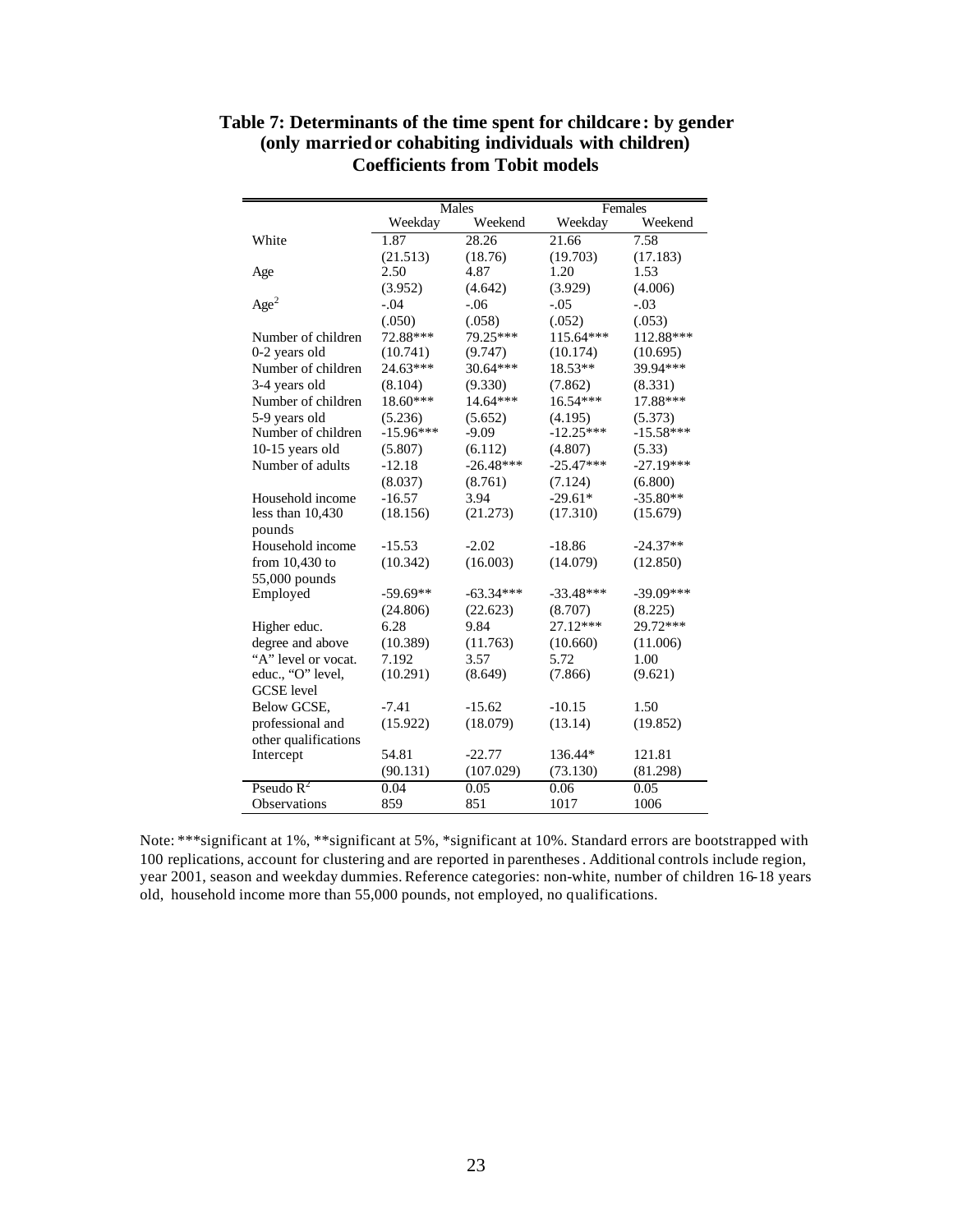### **Table 8: The effect of ethnicity on the time spent for childcare: Females by working status (only married or cohabiting females with children) Coefficients from Tobit models**

|                       |           | Working  | Non-working |          |  |
|-----------------------|-----------|----------|-------------|----------|--|
|                       | Weekday   | Weekend  |             | Weekend  |  |
|                       |           |          |             |          |  |
| White                 | $44.50**$ | 5.61     | 14.59       | $-10.32$ |  |
|                       | (21.960)  | (26.383) | (27.665)    | (20.294) |  |
| Pseudo $\mathbb{R}^2$ | 0.06      | 0.06     | 0.06        | 0.05     |  |
| <b>Observations</b>   | 726       | 719      | 291         | 287      |  |

Note: \*\*\*significant at 1%, \*\*significant at 5%, \*significant at 10%. Standard errors are bootstrapped with 100 replications, account for clustering and are reported in parentheses. Controls include age and its square, number of children 0-2, 3-4, 5-9, 10-15 years old, number of adults, household income dummies, education dummies, region, year 2001, season and weekday dummies. Reference categories: non-white, number of children 16-18 years old, household income more than 55,000 pounds, not employed, no qualifications.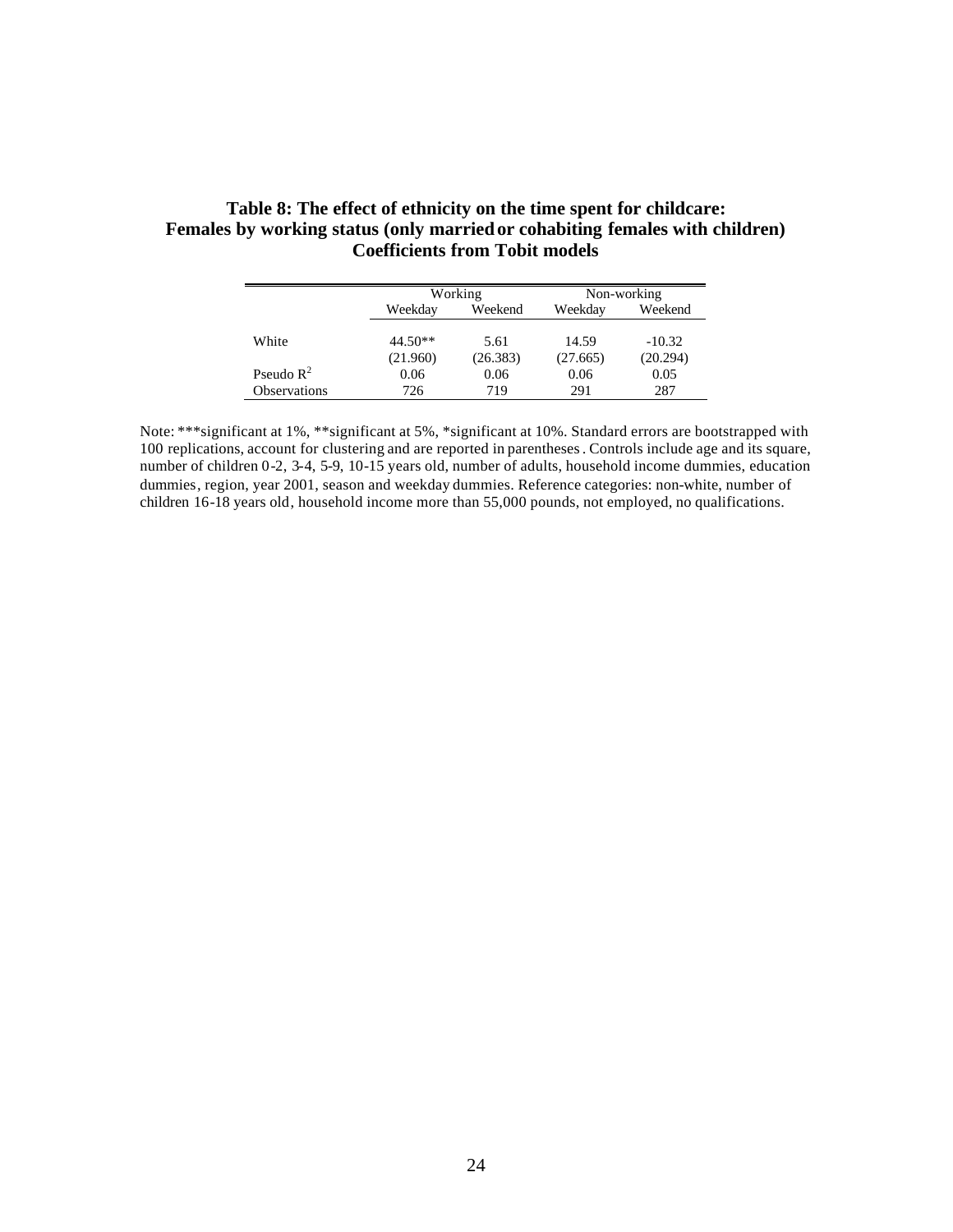|            | Males                                             | Females     |                                        |                          |             |             |             |  |  |  |
|------------|---------------------------------------------------|-------------|----------------------------------------|--------------------------|-------------|-------------|-------------|--|--|--|
|            | All                                               |             | All                                    |                          | Working     |             | Non-working |  |  |  |
| Weekday    | Weekend                                           | Weekday     | Weekend                                | Weekday                  | Weekend     | Weekday     | Weekend     |  |  |  |
|            | A: Singles and married, with and without children |             |                                        |                          |             |             |             |  |  |  |
|            |                                                   |             | Time spent for religious activities    |                          |             |             |             |  |  |  |
| $-9.88***$ | $-17.87***$                                       | $-37.37***$ | $-25.52***$                            | $-12.58***$              | $-32.23***$ | $-31.73**$  | $-19.31*$   |  |  |  |
| (3.434)    | (6.137)                                           | (6.364)     | (9.123)                                | (3.467)                  | (8.951)     | (14.31)     | (10.189)    |  |  |  |
|            |                                                   |             |                                        |                          |             |             |             |  |  |  |
|            |                                                   |             | Time spent for food management         |                          |             |             |             |  |  |  |
| $3.86**$   | 5.51                                              | $-15.94**$  | $-5.48$                                | $-6.06$                  | 3.48        | $-32.50***$ | $-18.30**$  |  |  |  |
| (1.934)    | (4.275)                                           | (7.503)     | (6.116)                                | (9.344)                  | (5.780)     | (11.891)    | (9.645)     |  |  |  |
|            |                                                   |             |                                        |                          |             |             |             |  |  |  |
|            |                                                   |             | B: Married or cohabiting with children |                          |             |             |             |  |  |  |
|            |                                                   |             | Time spent for religious activities    |                          |             |             |             |  |  |  |
| $-8.66**$  | $-17.22**$                                        | $-17.35*$   | $-30.27***$                            | $-9.42$                  | $-23.90*$   | $-10.44**$  | $-21.36***$ |  |  |  |
| (4.247)    | (7.358)                                           | (10.273)    | (11.05)                                | (5.873)                  | (13.222)    | (5.221)     | (1.681)     |  |  |  |
|            |                                                   |             |                                        |                          |             |             |             |  |  |  |
|            |                                                   |             | Time spent for food management         |                          |             |             |             |  |  |  |
| $7.14***$  | 9.74**                                            | $-15.26$    | $-7.86$                                | $-1.69$                  | 1.37        | $-32.75**$  | $-15.10$    |  |  |  |
| (2.632)    | (4.453)                                           | (10.653)    | (7.439)                                | (12.426)                 | (9.091)     | (14.47)     | (14.758)    |  |  |  |
|            |                                                   |             |                                        |                          |             |             |             |  |  |  |
|            |                                                   |             |                                        | Time spent for childcare |             |             |             |  |  |  |
| 0.79       | 14.99                                             | 14.80       | 4.99                                   | $24.57**$                | 3.30        | 10.24       | $-6.91$     |  |  |  |
| (9.041)    | (9.692)                                           | (13.017)    | (11.141)                               | (10.707)                 | (15.316)    | (19.08)     | (13.834)    |  |  |  |

### **Table 9: The effect of ethnicity (white=1) on "traditional" activities Marginal effects from Tobit models**

Note: \*\*\*significant at 1%, \*\*significant at 5%, \*significant at 10%. Standard errors are reported in parentheses. Marginal effects are from the respective Tobit models. Controls include age and its square, household size, presence of children younger than 15 in the household, household income dummies, education dummies, marital status (in the regression for all), region, year 2001, season and weekday dummies. In the regressions for childcare, number of children 0-2, 3-4, 5-9, 10-15 years old, number of adults is included instead of the household size and presence of children. Reference categories: non-white, household without children less than 15 years old (number of children 16-18 years old in the regression for childcare), household income more than 55,000 pounds, not employed, no qualifications, single.